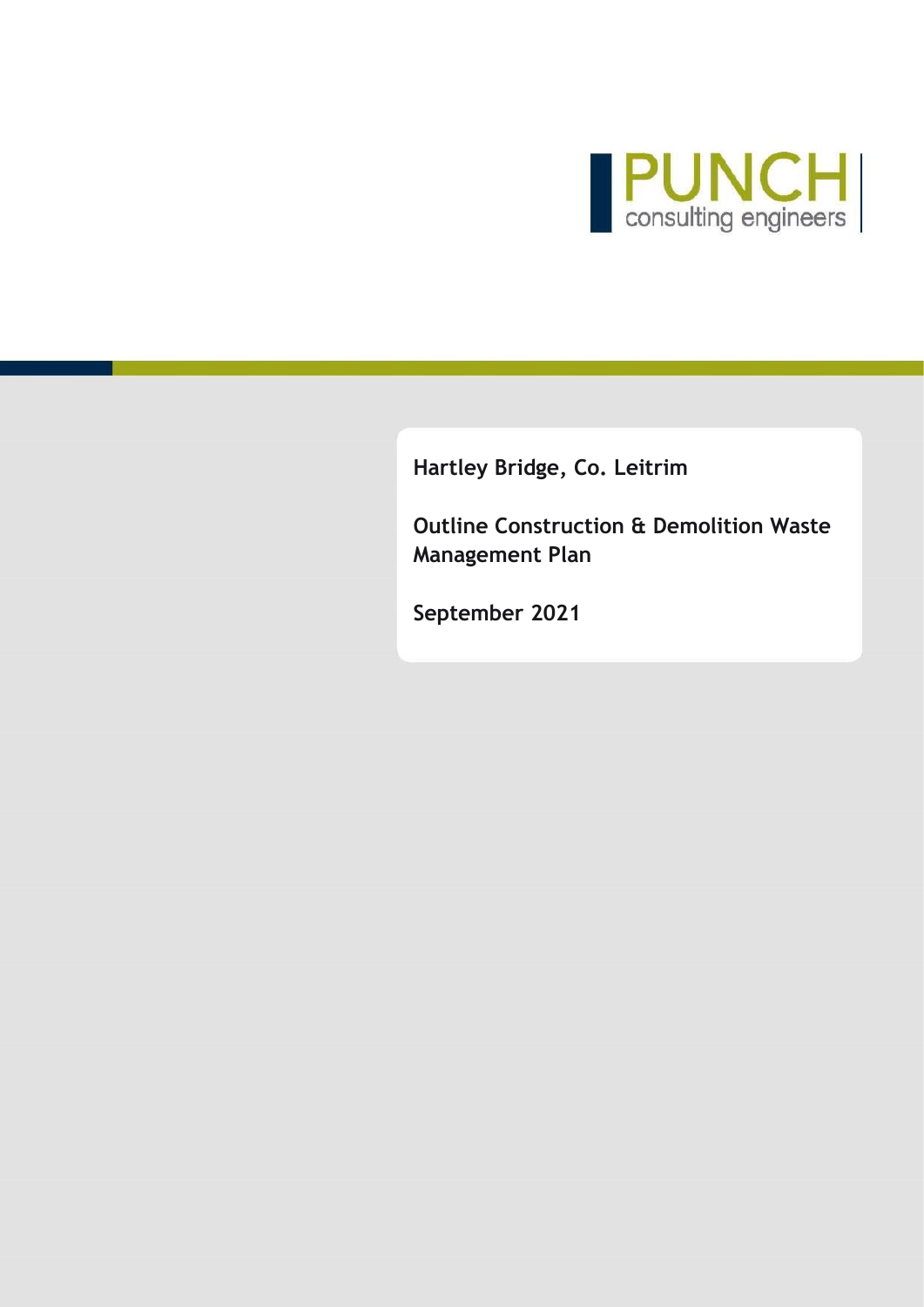

## <span id="page-1-0"></span>**Document Control**

Document Number: 182164-OCDWMP-PL0

| <b>Revision</b> | <b>Description</b>    | <b>Date</b> | Prepared         | <b>Checked</b> | <b>Approved</b> |
|-----------------|-----------------------|-------------|------------------|----------------|-----------------|
| PL <sub>0</sub> | <b>Planning Issue</b> | 10-09-2021  | <b>JP Murray</b> | MC. Daly       | P. Casey        |
|                 |                       |             |                  |                |                 |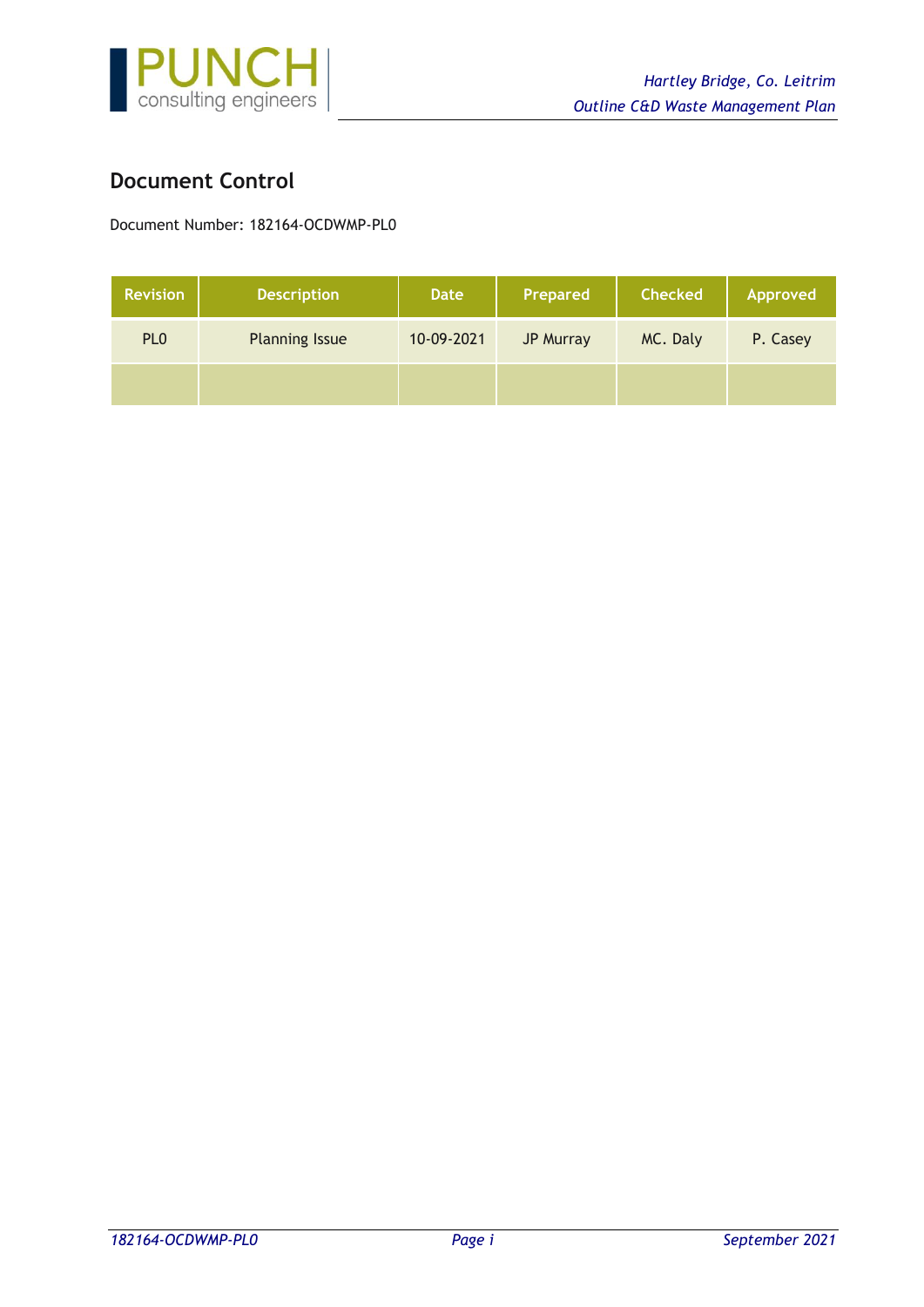

# <span id="page-2-0"></span>**Table of Contents**

| 1                 |                                                                                        |
|-------------------|----------------------------------------------------------------------------------------|
| $\overline{2}$    |                                                                                        |
| 2.1               |                                                                                        |
| 2.2               |                                                                                        |
| 2.3               |                                                                                        |
| 2.4               |                                                                                        |
| 2.5               |                                                                                        |
| 2.6               |                                                                                        |
| 2.7               |                                                                                        |
| 2.7.1             |                                                                                        |
| 2.7.2             |                                                                                        |
| 2.7.3             |                                                                                        |
| 2.7.4             |                                                                                        |
| 2.7.5             |                                                                                        |
| 2.7.6             |                                                                                        |
| 2.7.7             |                                                                                        |
| 2.7.8             |                                                                                        |
| 2.7.9             |                                                                                        |
| 2.8               |                                                                                        |
| 2.8.1             |                                                                                        |
| 2.8.2             |                                                                                        |
| 2.8.3             |                                                                                        |
| 2.9               | Indicative On-Site Waste Construction & Demolition Waste Management Plan  11           |
| 2.9.1             | Proposals for Minimisation, Reuse and Recycling of C&D Waste 11                        |
| 2.9.2             |                                                                                        |
| 2.9.3             |                                                                                        |
| 2.9.4             |                                                                                        |
| 3                 |                                                                                        |
| 3.1               |                                                                                        |
| 3.1.1             | Waste Management (Landfill Levy) Regulations 2015, S.I. No. 189/2015  15               |
| 3.1.2             | Waste Management (Facility Permit and Registration) (Amendment) Regulations 2015, S.I. |
|                   |                                                                                        |
| 3.1.3             | Waste Management (Licensing) (Amendment) Regulations 2010, S.I. No. 350/2010  15       |
| 182164-OCDWMP-PL0 | Page ii<br>September 2021                                                              |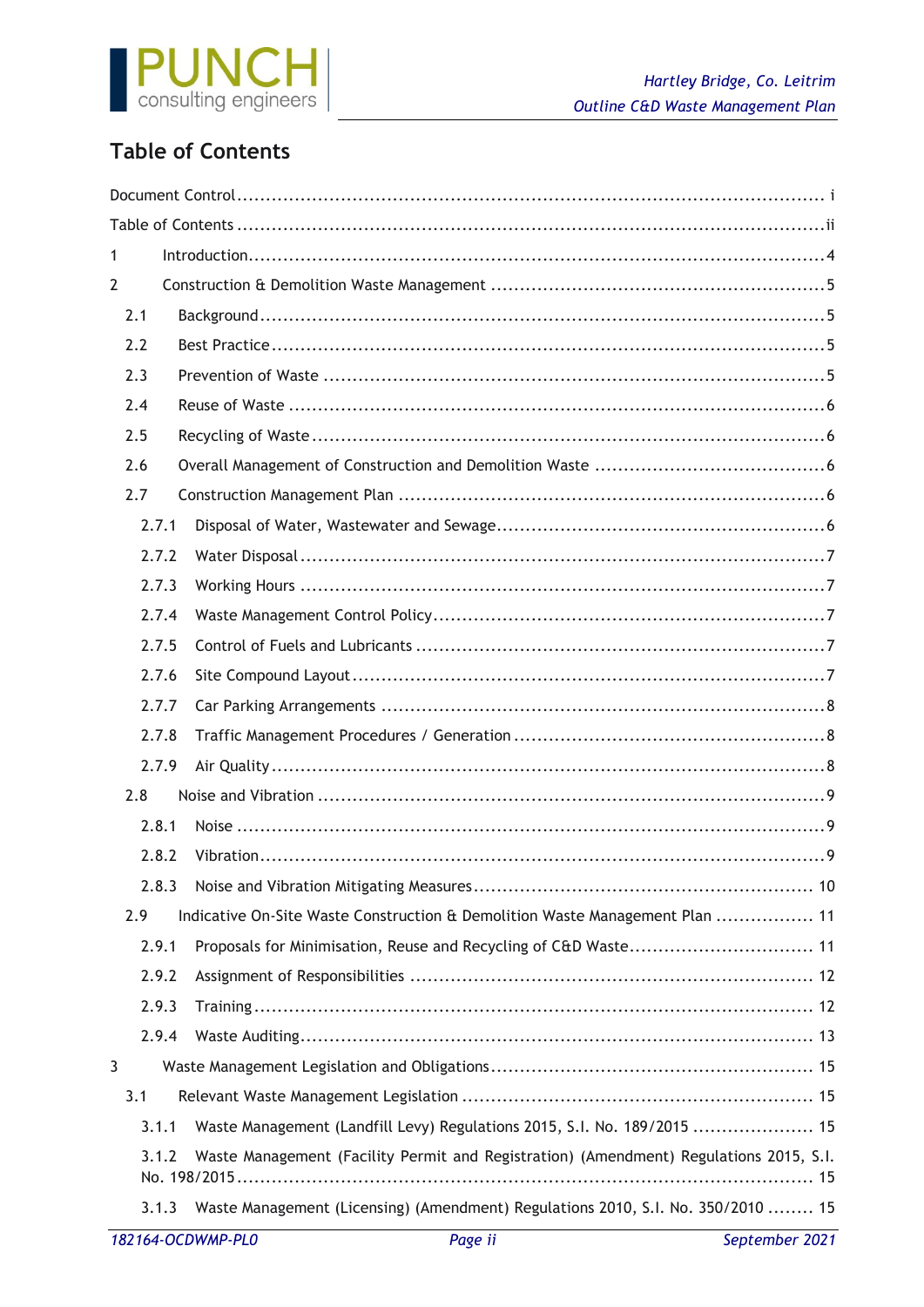

## *Hartley Bridge, Co. Leitrim Outline C&D Waste Management Plan*

|       | 3.1.4         | Waste Management (Collection Permit) (Amendment) Regulations 2016, S.I. No. 24/2016 15            |
|-------|---------------|---------------------------------------------------------------------------------------------------|
| 3.1.5 |               | Waste Management (Movement of Hazardous Waste) Regulations 1998, S.I. No. 14/1998. 15             |
|       | 3.1.6         | Waste Management (Shipments of Waste) Regulations 2007, S.I. No. 419/2007 15                      |
|       | 3.1.7<br>2015 | Waste Classification, List of Waste and Determining if Waste is Hazardous or Non-Hazardous,<br>16 |
|       | 3.1.8         | Carriage of Dangerous Goods by Road Regulations 2015, S.I. No. 288/2015 16                        |
| 4     |               |                                                                                                   |
|       | 4.1           |                                                                                                   |
|       | 4.1.1         |                                                                                                   |
|       | 4.1.2         |                                                                                                   |
|       | 4.2           |                                                                                                   |
|       | 4.3           |                                                                                                   |
|       | 4.4           |                                                                                                   |
|       | 4.4.1         |                                                                                                   |
|       | 4.4.2         |                                                                                                   |
|       | 4.4.3         |                                                                                                   |
|       | 4.4.4         |                                                                                                   |
|       | 4.4.5         |                                                                                                   |
|       | 4.4.6         |                                                                                                   |
|       | 4.4.7         |                                                                                                   |
|       | 4.5           |                                                                                                   |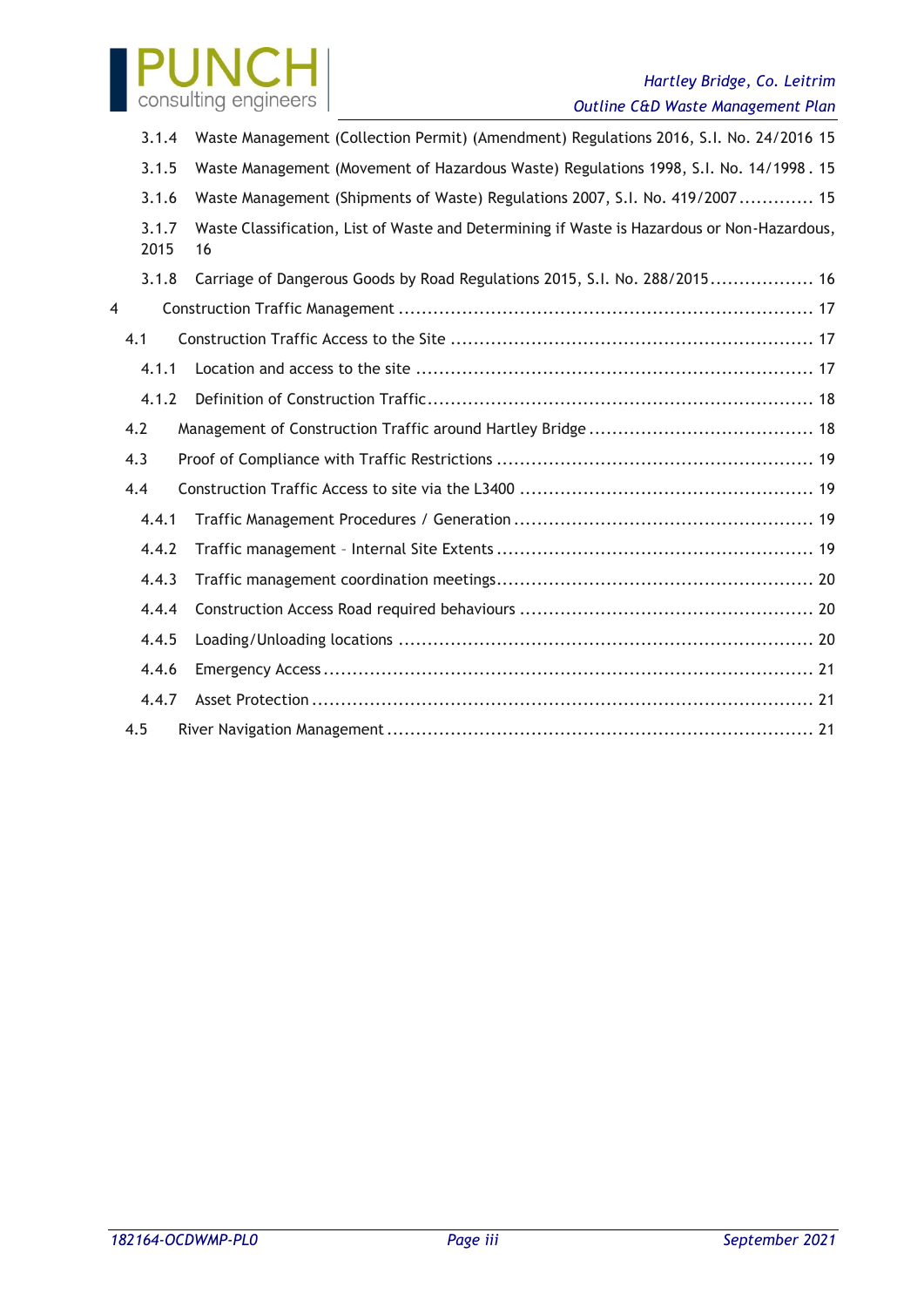

## <span id="page-4-0"></span>**1 Introduction**

A Main Contractor has not yet been appointed to carry out the proposed works. Once appointed, it will be the responsibility of the Main Contractor to prepare and submit a detailed construction management plan for the Client's submission to the local authority for approval. The Construction and Demolition Waste Management Plan will be a live document that will be updated throughout the project lifecycle by the Main Contractor as required.

The Hartley Bridge Replacement Project consists of the demolition of the multi-span structure over the River Shannon and its replacement with a new bridge structure immediately downstream along with the associated realignment (vertical and horizontal) of the L3400 on approaches to the new bridge structure. Refer to Figure 1 for existing and proposed bridge location over the River Shannon.



*Figure 1 –Existing and Proposed Bridge Locations*

The proposed works are outlined in a series of drawings prepared by PUNCH, supplied as part of this planning submission.

This report was prepared for An Bord Pleanála in relation to the proposed project and deals specifically with the Outline Construction and Demolition Waste Management Plan.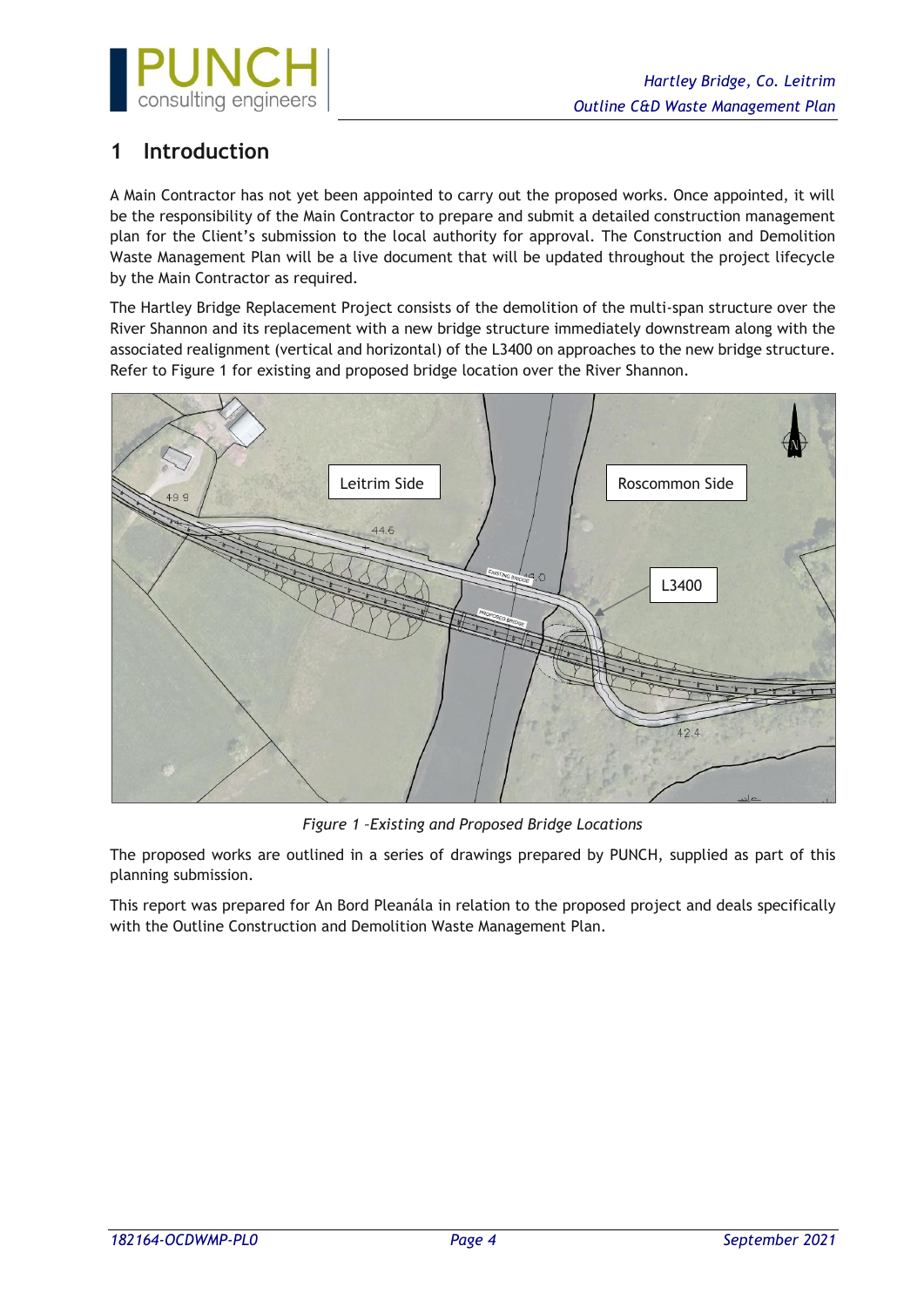

## <span id="page-5-0"></span>**2 Construction & Demolition Waste Management**

## <span id="page-5-1"></span>**2.1 Background**

The purpose of the Construction and Demolition Waste Management Plan (C&D WMP) is to provide the information necessary to ensure that the management of C&D waste at the site is undertaken in accordance with current legal and industry standards including the *Waste Management Act 1996* and associated Regulations, *Litter Act 1997* and the *Eastern-Midlands Region (EMR) Waste Management Plan 2015-2021*.

This section was prepared in accordance with the 'Best Practice Guidelines on the Preparation of Waste Management Plans for Construction & Demolition Projects' for the planning application of the proposed development and outlines a Preliminary Construction & Demolition Waste Management Plan for the proposed construction works at the site.

## <span id="page-5-2"></span>**2.2 Best Practice**

The management of construction and demolition waste should reflect the waste management hierarchy, with waste prevention and minimisation being the first priority succeeded by reuse and recycling.

During site clearance and construction works, there are numerous opportunities for the beneficial reuse and recycling of the demolition materials. The subsequent use of recycled materials in construction works also reduces the quantities of waste which ultimately needs to be consigned to landfill sites.

## <span id="page-5-3"></span>**2.3 Prevention of Waste**

The primary effort therefore should be to engage in waste prevention and reduce the amount of waste generated in the first place i.e. minimise the resources needed to do the job.

Prevention is financially advantageous as it reduces the purchase of construction materials and obviates the need to remove wastes from site. It is important to emphasise the potential for certain purchasing procedures to contribute to a reduction in excessive material wastage on site.

Examples include:

- ensuring materials are ordered on an "as needed" basis to prevent over supply to site;
- purchasing construction materials in shape, dimensions and form that minimises the creation of excessive scrap waste on site;
- ensuring correct storage and handling of construction materials to minimise generation of damaged materials/waste, e.g. keeping deliveries packaged until they are ready to be used;
- ensuring correct sequencing of operations; and
- assigning individual responsibility (through appropriate contractual arrangements) to sub-contractors for the purchase of raw materials and for the management of wastes arising from their activities, thereby ensuring that available resources are not expended in an extravagant manner at the expense of the main contractor.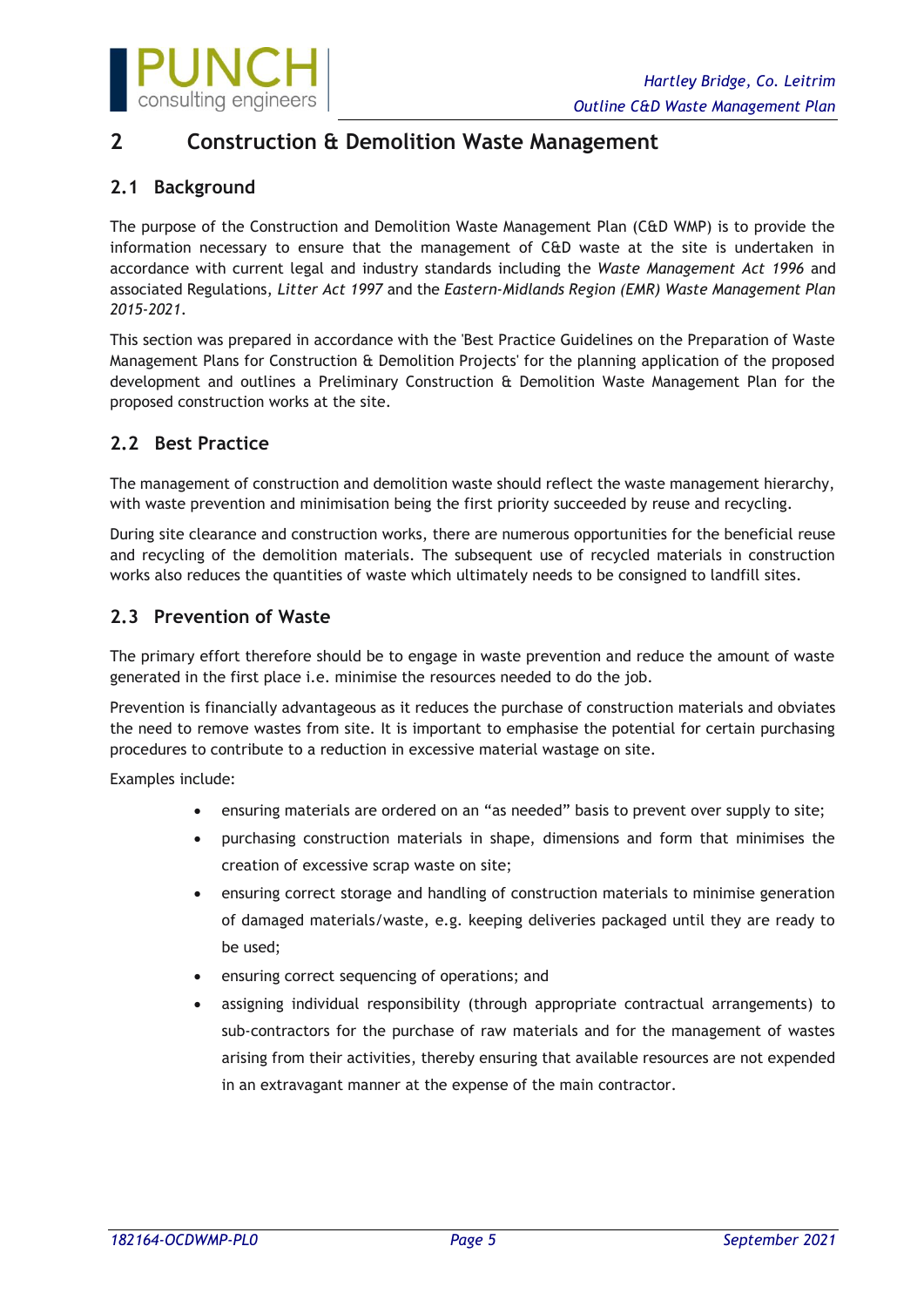

## <span id="page-6-0"></span>**2.4 Reuse of Waste**

Waste material that is generated should be reused on site or salvaged for subsequent reuse to the greatest extent possible and disposal should only be considered as a last resort. Initiatives should be put in place to maximise the efficient use/reuse of materials.

## <span id="page-6-1"></span>**2.5 Recycling of Waste**

There are a number of established markets available for the beneficial use of C&D waste:

- waste timber can be:
	- recycled as shuttering or hoarding, or
	- sent for reprocessing as medium density fibreboard;
- waste concrete can be utilised as fill material for roads or in the manufacture of new concrete when arising at source; and
- in addition, the technology for the segregation and recovery of stone, for example, is well established, readily accessible and there is a large reuse market for aggregates as fill for roads and other construction projects.

## <span id="page-6-2"></span>**2.6 Overall Management of Construction and Demolition Waste**

Waste minimisation, reuse and recycling can best be managed operationally by nominating a "Construction and Demolition Waste Manager" to take responsibility for all aspects of waste management at the different stages of the Project.

This C&D Waste Manager may well be a number of different individuals over the life-cycle of the Project, but in general is intended to be a reliable person chosen from within the Contracting Team, who is technically competent and appropriately trained, who takes the responsibility to ensure that the objectives and measures within the Project Waste Management Plan are delivered and who is assigned the requisite authority to secure achievement of this purpose.

Specifically, the function of the C&D Waste Manager will be to communicate effectively with colleagues in relation to the aims and objectives for waste management on the Project. The primary responsibility for delivery of the objectives of the Waste Management Plan will fall upon the C&D Waste Manager designated at the demolition/ construction stage. A key objective for the C&D Waste Manager should be to maintain accurate records on the quantities of waste/ surpluses arising and the real cost (including purchase) associated with waste generation and management.

The preparation, application and documentation of a Project Waste Management Plan should enable all parties - including contractors, designers and competent authorities - to learn from the systematic implementation and assessment of best practice, particularly through the recording of summary information on performance outcomes.

## <span id="page-6-3"></span>**2.7 Construction Management Plan**

### <span id="page-6-4"></span>**2.7.1 Disposal of Water, Wastewater and Sewage**

All site facilities during construction will be located entirely within the site. The facilities will include canteen, toilet block and drying room for all staff/workers. These facilities will be connected to the Local Authority sewage system with local authority approval.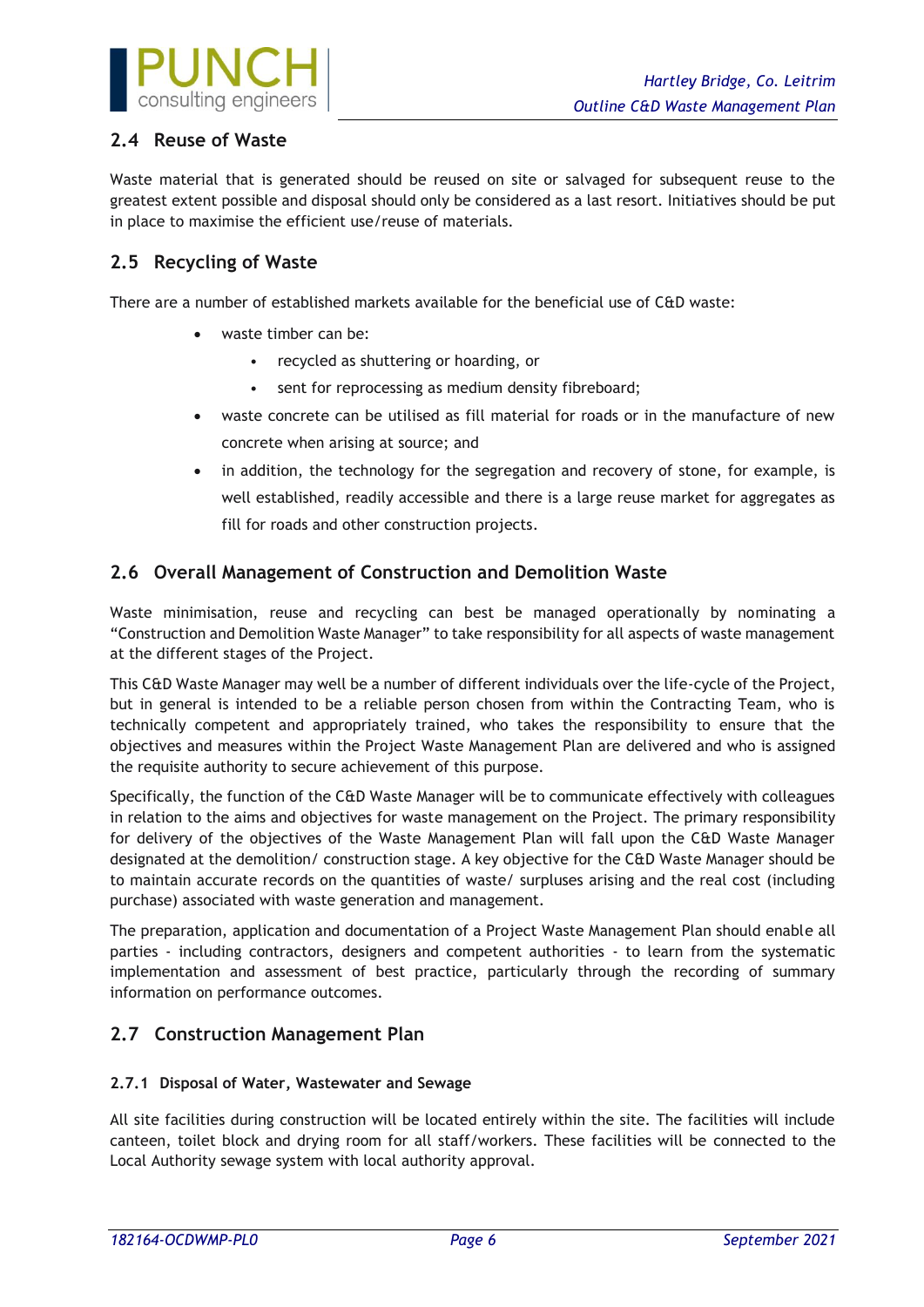

### <span id="page-7-0"></span>**2.7.2 Water Disposal**

Throughout the works, all surface water (water from excavations etc.) will be pumped to a holding tank on site. From here the water will be pumped to a series of settlement tanks. These tanks will act as primary and secondary settlement. The settlement tanks will be of sufficient number and size to allow the necessary retention time for solids to settle. The discharge water from the final tank will be routed to the existing surface water system with approval from the local authority. Visual checks of the pumping and settlement system will be carried out on a routine basis.

### <span id="page-7-1"></span>**2.7.3 Working Hours**

The proposed hours of work on site will be 07:00 hrs to 19:00 hrs Monday to Friday and 08:00 hrs to 16:30 hrs Saturday unless otherwise specified by planning conditions. Certain tasks may need to be undertaken outside of these hours. All outside of hours work will first be agreed in writing with the Local Authority.

### <span id="page-7-2"></span>**2.7.4 Waste Management Control Policy**

In general:

Regular shaped skips, will be used for the duration of the demolition/ construction works. All skips will be situated in the waste segregation area on site.

Labelled skips will be available for each of the following waste types: wood, metal, brick/ rubble, canteen waste, plasterboard, paper and cardboard, other general waste and special bins for any hazardous wastes as required.

Throughout the demolition/ construction zone, covered labelled wheelie bins will be placed at designated waste depots. These bins will be taken and used by the operatives/ sub-contractors and returned to the depots after use.

The waste segregation area banksman will co-ordinate the movement of skips to and from the demolition/ construction zone. The banksman will also co-ordinate the scheduling of the approved waste collector to transport waste to the relevant permitted/ licensed waste facility.

### <span id="page-7-3"></span>**2.7.5 Control of Fuels and Lubricants**

In order to provide fuel to the relevant items of plant on site, a certified double skinned metal fuel tank with integrated pump, delivery hose, meter, filter and locking mechanism will be situated in a secure area on the construction site. It will be situated within a bund. This tank will be certified for lifting when full.

Sand piles and emergency clean up spill kits will be readily available in the event of a fuel spill. A hazardous bin will also be available to contain any spent sand or soak pads.

New metal gerry cans with proper pouring nozzles will be used to move fuel around the site for the purposes of refuelling items of small plant on site.

Drip trays will be used under items of small plant at all times. Any waste oils etc. contained in the drip trays or the bunded area will be emptied into a waste oil drum, which will be stored within the bund.

Metal gerry cans and any other items of fuel containers will be stored in certified metal bunded cabinets. Any gas bottles will be stored in a caged area at a secure location on the site. All will be properly secured at point of work.

### <span id="page-7-4"></span>**2.7.6 Site Compound Layout**

The site will be enclosed by hoarding. A waterproof membrane will be fixed to the base of the hoarding and the ground. The compound area will be of hardstanding material. Due to the nature of the works,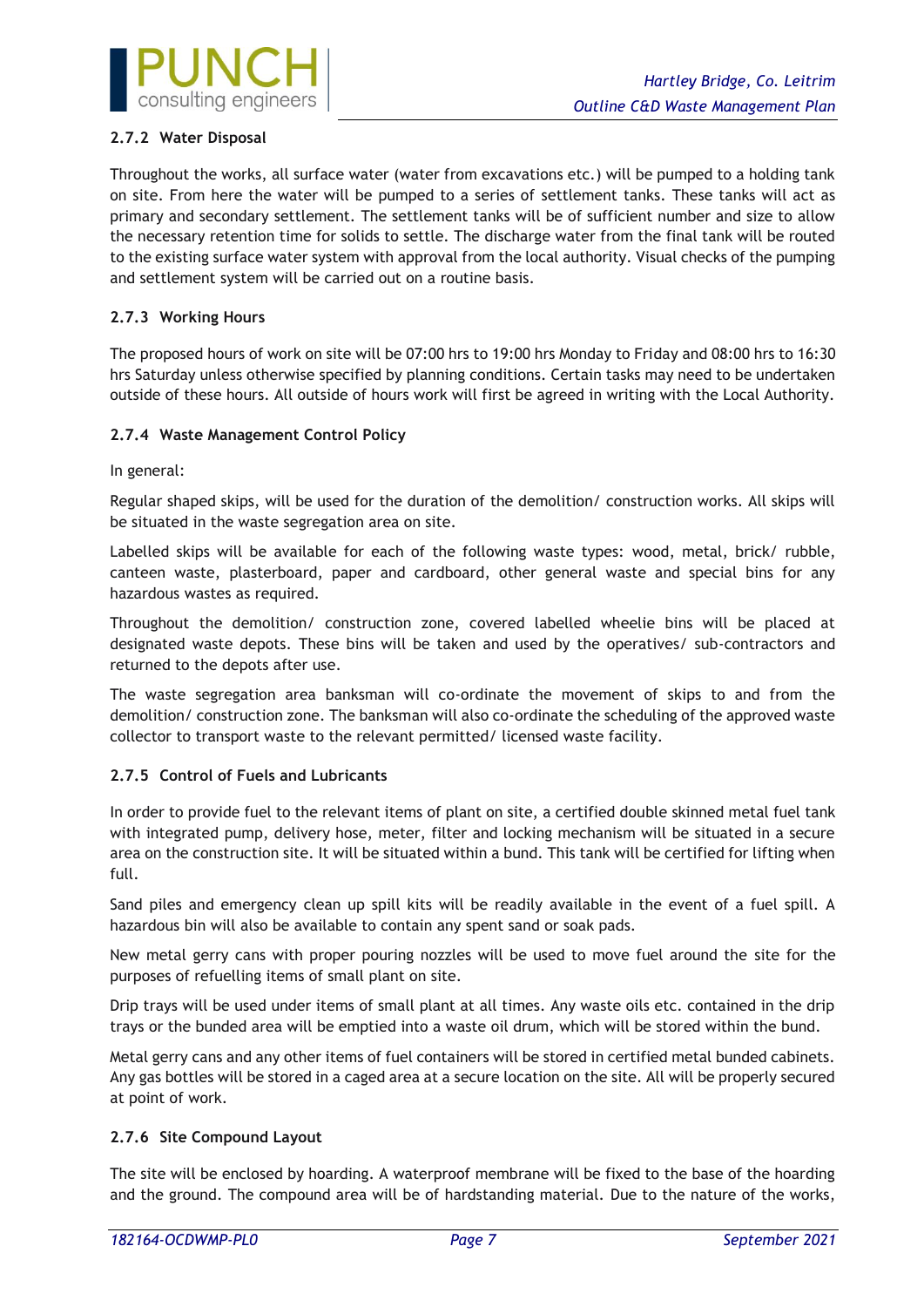

compounds may be required on each side of the River Shannon to facilitate concurrent construction or demolition related works.

### <span id="page-8-0"></span>**2.7.7 Car Parking Arrangements**

Due to the availability of adequate space on the site, parking of construction workers vehicles will be feasible within the site extents. To minimise congestion, a traffic management plan will need to be developed by the Contractor to ensure that construction workers access the site using alternative means of transport (i.e. public transport) to negate/minimise any impacts on the local network.

### <span id="page-8-1"></span>**2.7.8 Traffic Management Procedures / Generation**

All deliveries will be booked into site at least one day before delivery. All drivers will contact the site gate man 15 minutes before arrival on site.

Construction traffic will arrive along the L3400, prior to entering the proposed site. Refer to defined construction/demolition traffic route in Section 4.1.1 of this report. All deliveries will be off-loaded without delay by the most appropriate method and escorted off site.

The site gate man will be responsible for ensuring that there is no conflict between pedestrians and vehicles entering/ exiting the site. In addition, temporary markings will be painted on the footpath either side of the site entrance to alert pedestrians if required/applicable.

It is predicted that there will be as many as 20 personnel on site during peak construction activity. Accounting for car sharing, there could be in the order of 10 vehicles arriving and departing the site every day during peak construction activity. It is envisaged that working hours on site will be 07:00 hrs to 19:00 hrs Monday to Friday and 08:00 hrs to 16:30 hrs Saturday, therefore the peak movements in and out of the site should occur outside of the AM/PM rush hour traffic.

The volume of HGV movements per day will vary according to the different stages of bulk excavation/demolition. Peak HGV movements will be associated with removal off-site of the decommissioned Hartley Bridge, and deliveries of the prestressed beams and in-situ concrete deliveries associated with the replacement bridge construction.

Bulk Excavation/Regrading Works:

For a rigid HGV hauling material to the site, it will typically take 15 mins from when the rigid arrives at the site entrance, travels to the unloading area, empties its load and leaves the site.

The worst-case scenario is demolition works with an estimated average of 4 HGV's per hour predicted during peak site grading activity. It is envisaged that HGV movements will be undertaken outside of AM/ PM rush hour traffic.

### <span id="page-8-2"></span>**2.7.9 Air Quality**

There is the potential for a number of emissions to the atmosphere during the bulk excavation/demolition stage of the project. In particular, activities may generate quantities of dust. Construction vehicles, generators etc., will also give rise to some exhaust emissions.

Vehicular movements to and from the site will make use of existing roads. It is estimated that peak construction HGV movements will be 4 HGV's per hour. Considering the existing traffic levels in the area, the likely air quality impact associated with construction traffic is not significant.

A dust minimisation plan will be formulated for the bulk excavation/demolition and construction phase of the project, as construction activities are likely to generate dust emissions. The potential for dust to be emitted depends on the type of activity being carried out in conjunction with environmental factors including levels of rainfall, wind speeds and wind direction. The potential for impact from dust depends on the distance to potentially sensitive locations and whether the wind can carry the dust to these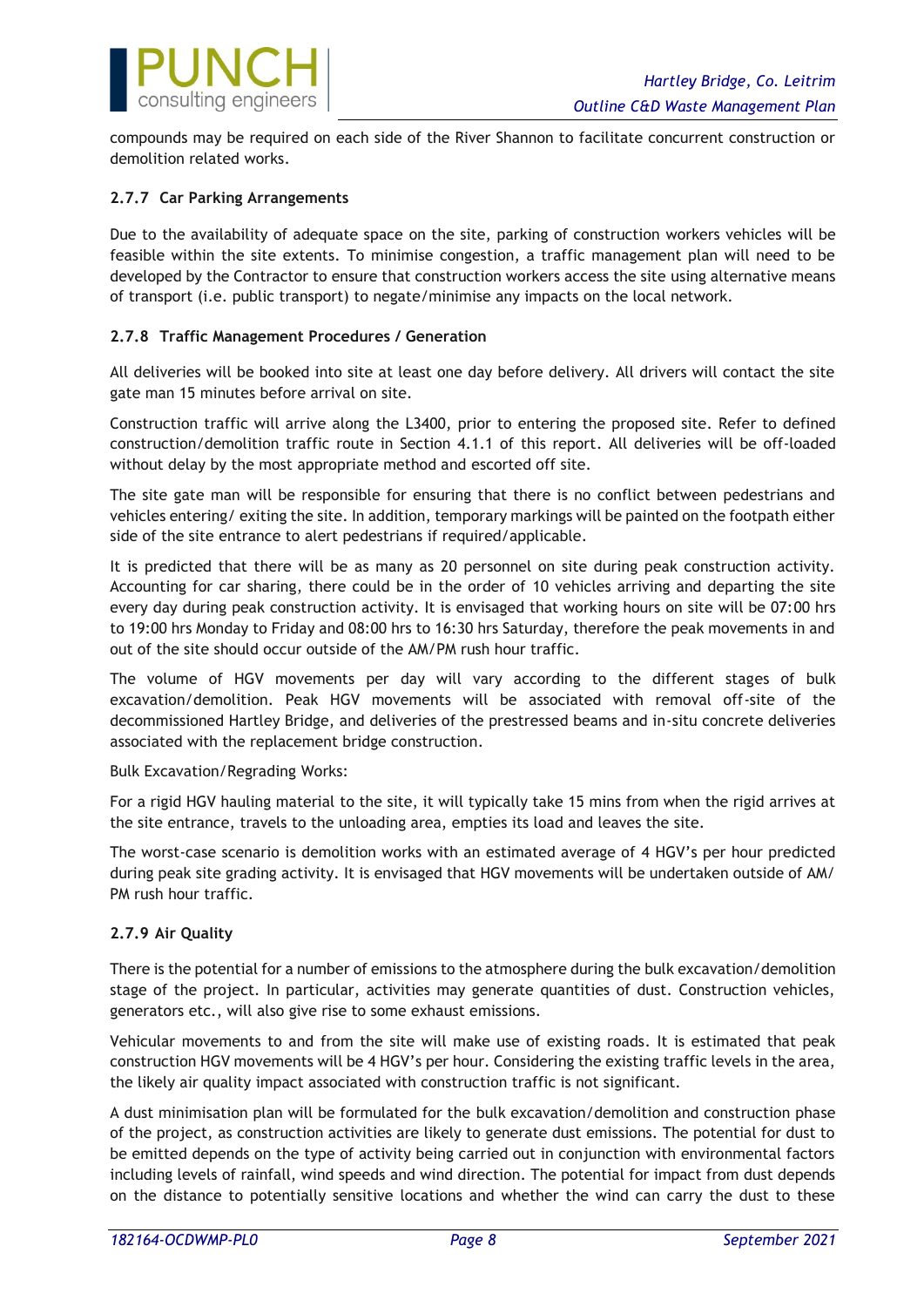

locations. The majority of any dust produced will be deposited close to the potential source and any impacts from dust deposition will typically be within several hundred metres of the construction area.

In order to ensure that no dust nuisance occurs, a series of measures will be implemented.

Roads shall be regularly cleaned and maintained as appropriate. Hard surface roads shall be swept to remove mud and aggregate materials from their surface. Furthermore, any road that has the potential to give rise to fugitive dust must be regularly watered, as appropriate, during dry and/or windy conditions.

Vehicles delivering material with dust potential both on and off the site shall be enclosed or covered with tarpaulin at all times to ensure no potential for dust emissions.

All vehicles exiting the site shall make use of a wheel wash facility, if required, prior to entering onto public roads, to ensure mud and other wastes are not tracked onto public roads. Public roads outside the site shall be regularly inspected for cleanliness and cleaned as necessary.

Material handling systems and site stockpiling of materials shall be designed and laid out to minimise exposure to wind. Water misting or sprays shall be used as required if particularly dusty activities are necessary during dry or windy periods.

At all times, the procedures put in place will be strictly monitored and assessed. In the event of dust nuisance occurring outside the site boundary, satisfactory procedures will be implemented to rectify the problem.

The dust minimisation plan shall be reviewed at regular intervals during the construction phase to ensure the effectiveness of the procedures in place and to maintain the goal of minimisation of dust through the use of best practise and procedures.

## <span id="page-9-0"></span>**2.8 Noise and Vibration**

### <span id="page-9-1"></span>**2.8.1 Noise**

There is no published Irish guidance relating to the maximum permissible noise level that may be generated during the construction phase of a project. Local authorities normally control construction activities by imposing limits on the hours of operation and consider at their discretion noise limits.

In the absence of specific noise limits, appropriate criteria relating to permissible construction noise levels for a development of this scale will be agreed with Leitrim County Council and Roscommon County Council as part of the planning conditions and will indicate the maximum permissible noise levels at adjacent properties during construction and any related time constraints with regard hours of operation. The majority of the construction activity is expected to occur during normal working hours.

### <span id="page-9-2"></span>**2.8.2 Vibration**

There are two varieties of criteria for vibration: those dealing with human comfort and those dealing with cosmetic or structural damage to buildings. In both instances, it is appropriate to consider the magnitude of vibration in terms of Peak Particle Velocity (PPV).

It is acknowledged that humans are particularly sensitive to vibration stimuli and that any perception of vibration may lead to concern. In the case of road traffic, vibration is perceptible at around 0.5 mm/s and may become disturbing or annoying at higher magnitudes. However, higher levels of vibration are typically tolerated for single events or events of short duration. For example, piling is typically tolerated at vibration levels up to 5mm/s. This guidance is applicable to the daytime only; it is unreasonable to expect people to be tolerant of such activities during the night.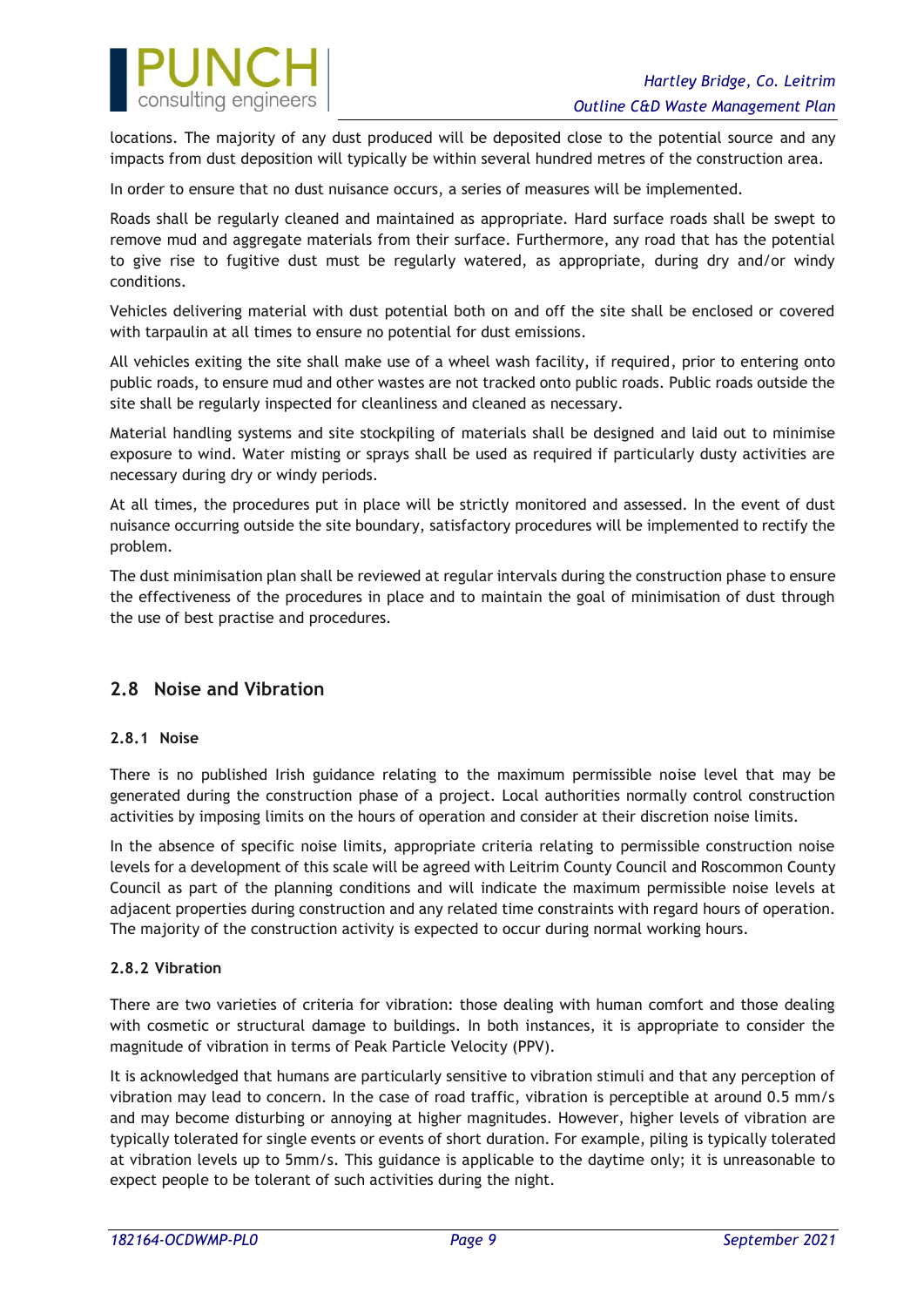

Guidance relevant to acceptable vibration within buildings is contained in the following documents:

- British Standard BS 7385 -2:1993: Evaluation and measurement for vibration in buildings. Guide to damage levels from ground borne vibration, and;
- British Standard BS 5228-2:2009: Code of practice for noise and vibration control on construction and open sites

### <span id="page-10-0"></span>**2.8.3 Noise and Vibration Mitigating Measures**

Due to the nature of the activities undertaken on a construction site, there is naturally potential for generation of significant levels of noise. A variety of items of plant may be in use, such as pneumatic breakers, excavators, lifting equipment, piling rigs, dumper trucks, compressors and generators. The flow of vehicular traffic to and from a construction site is also a potential source of relatively high noise levels.

The potential for vibration at neighbouring sensitive locations during construction is typically limited to demolition works, excavation works, substructure works and lorry movements on road surfaces.

With regard to construction activities, reference will be made to BS 5228-1:2009: Noise control on construction and open sites, which offers detailed guidance on the control of noise and vibration from demolition and construction activities. In particular, it is proposed that various practices be adopted during construction, including:

- limiting the hours during which site activities likely to create high levels of noise or vibration are permitted;
- establishing channels of communication between the contractor/developer, Local Authority and residents;
- appointing a site representative responsible for matters relating to noise and vibration;
- monitoring typical levels of noise and vibration during critical periods and at sensitive locations;
- all site access roads will be kept even, to mitigate the potential for vibration from lorries;
- Construction of 2.4m high hoarding.

Furthermore, it is envisaged that a variety of practicable noise control measures will be employed. These may include:

- selection of plant with low inherent potential for generation of noise and/ or vibration;
- erection of barriers as necessary around noisy processes and items such as generators heavy mechanical plant or high duty compressors;
- placing of noisy / vibratory plant as far away from sensitive properties as permitted by site constraints and the use of vibration isolated support structures where necessary.

We would recommend that vibration from construction activities be limited to the values set out in section [2.8.2.](#page-9-2) It should be noted that these limits are not absolute but provide guidance as to magnitudes of vibration that are very unlikely to cause cosmetic damage. Magnitudes of vibration slightly greater than those are normally unlikely to cause cosmetic damage, but construction work creating such magnitudes should proceed with caution. Where there is existing damage these limits may need to be reduced by up to 50%.

During the construction phase of the project there will be some small impact on nearby properties due to noise emissions from site traffic and other activities. However, given that the construction phase of the project is temporary in nature, it is expected that the various noise sources will not be excessively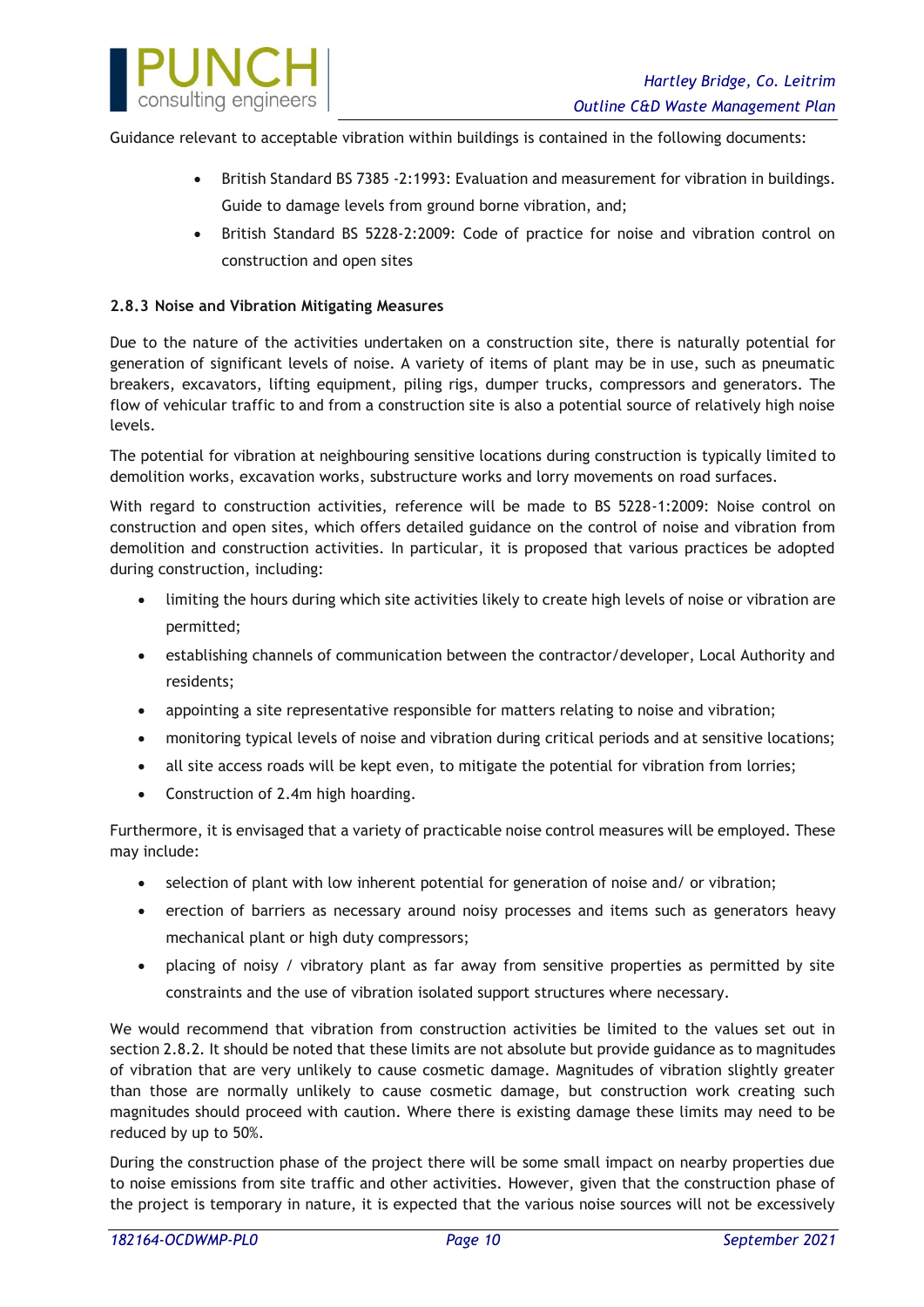

intrusive. Furthermore, the application of binding noise limits and hours of operation, along with implementation of appropriate noise and vibration control measures, will ensure that noise and vibration impact is kept to a minimum.

It is highly recommended that appropriate dilapidation records for the site and surrounding area are documented prior to the commencement of construction/demolition activities.

## <span id="page-11-0"></span>**2.9 Indicative On-Site Waste Construction & Demolition Waste Management Plan**

In the course of the Project, it is estimated that the following quantities of construction and demolition wastes/material surpluses will arise:

| <b>Construction Waste</b><br><b>Material</b> | Quantity       | <b>Actions</b>                                                                                    |  |
|----------------------------------------------|----------------|---------------------------------------------------------------------------------------------------|--|
| Metal                                        | 0 <sub>t</sub> | Not envisaged at this stage of the project*                                                       |  |
| Concrete                                     | 800 t          | 50% of any waste concrete to be recycled and<br>50% to be properly disposed of                    |  |
| Paper & Cardboard                            | 2 <sub>t</sub> | 100% of any waste packaging to be recycled                                                        |  |
| Plastic                                      | 2 <sub>t</sub> | 100% of any waste packaging to be recycled                                                        |  |
| Wood                                         | 5 <sub>t</sub> | 100% of any waste timber to be recycled                                                           |  |
| Mixed Waste                                  | 5 t            | Waste materials will be recycled where possible or<br>disposed of appropriately                   |  |
| Mineral (bricks, gypsum)                     | 40 t           | 100% of any waste masonry to be recycled                                                          |  |
| Soil/Stones                                  | 100t           | 100% of any soil or stones to be recycled and reuse on<br>site subject to suitability of material |  |
| <b>Residues</b>                              | 5 t            | Any other waste materials will be recycled where<br>possible or disposed of appropriately         |  |
| <b>TOTAL Arisings</b>                        | 959 t          |                                                                                                   |  |

**Table SF1 Estimated C&D Waste Arisings on Site from Appendix 3 of Best Practice Guidelines of Waste Management Plans for C&D Projects (figures to be confirmed as design progresses)**

These quantities are provisional only and subject to further determination during construction works.

### <span id="page-11-1"></span>**2.9.1 Proposals for Minimisation, Reuse and Recycling of C&D Waste**

Construction and demolition waste will arise on the Project mainly from the site clearance, service trenches and foundation preparation.

The following are proposals for minimisation, reuse and recycling of C&D waste:

- The Purchasing Manager shall ensure that materials are ordered so that the quantity delivered, the timing of the delivery and the storage is not conducive to the creation of unnecessary waste.
- Concrete waste will be source segregated.
- Masonry and wood will be source segregated.
- Packaging will be source segregated for recycling or return to suppliers.
- Hazardous wastes will be identified, removed and kept separate from other C&D waste materials in order to avoid further contamination.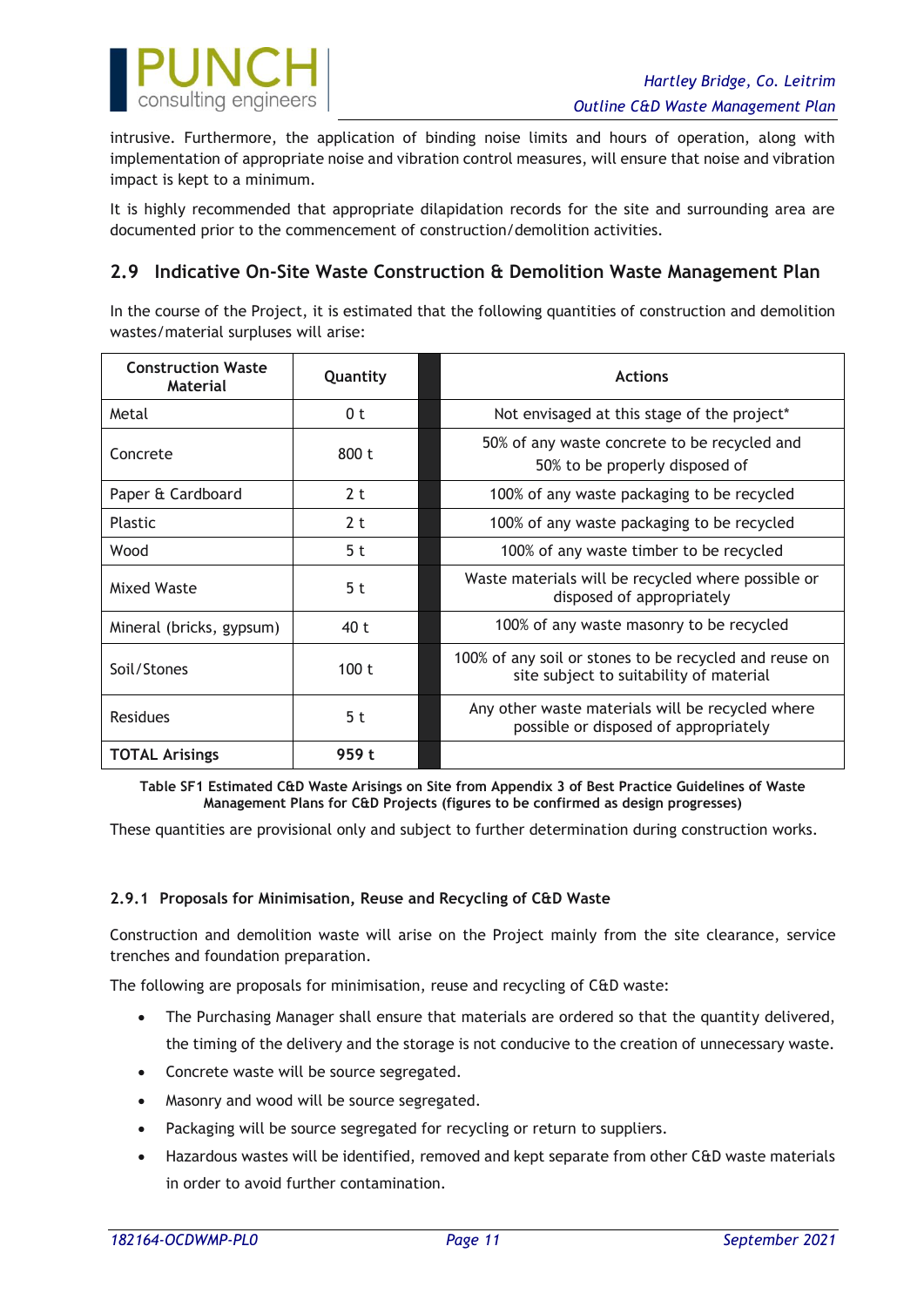

• Other C&D waste materials will be collected in receptacles with mixed C&D waste materials, for subsequent separation and disposal at a remote facility.

It is anticipated that waste materials will have to be moved off site. It is the intention to engage specialist waste service Contractors, who will possess the requisite authorisations, for the collection and movement of waste off-site, and to bring the material to a facility which currently holds a Waste Licence/ Waste Permit/ Certificate of Registration. Accordingly, it will be necessary to arrange the following waste authorisations specifically for the Project:

| <b>Authorisation Type</b>            | Specific Need for Project (Yes/No?)   |
|--------------------------------------|---------------------------------------|
| Waste Licence                        | $Yes \blacksquare$<br>No <sub>1</sub> |
| <b>Waste Permit</b>                  | $Yes \blacksquare$<br>No $\Box$       |
| <b>Waste Collection Permit</b>       | $Yes \blacksquare$<br>No <sub>1</sub> |
| Trans frontier Shipment Notification | No I<br>Yes $\Box$                    |
| Movement of Hazardous Waste Form     | No l<br>Үеѕ ∏                         |

#### **Table SF3 Waste Authorisations Necessary for the Scheme from Appendix 3 of Best Practice Guidelines of Waste Management Plans for C&D Projects**

A list of waste collection permit holders to be employed on this project will be submitted to the local authority by the contractor in their Formal Construction and Demolition Waste Management Plan for the Construction Stage.

A list of waste collection permit sites that the waste may be recovered or disposed to on this project will be submitted to the local authority by the contractor in their Formal Construction and Demolition Waste Management Plan for the Construction Stage.

### <span id="page-12-0"></span>**2.9.2 Assignment of Responsibilities**

A foreman shall be designated as the Responsible Person and have overall responsibility for the implementation of the on-site Waste Management Plan.

The Responsible Person will be assigned the authority to instruct all site personnel to comply with the specific provisions of the Plan.

At the operational level, a Ganger from the main contractor and appropriate personnel from each subcontractor on the site shall be assigned the direct responsibility to ensure that the discrete operations stated in the Waste Management Plan are performed on an on-going basis.

### <span id="page-12-1"></span>**2.9.3 Training**

Copies of the Waste Management Plan will be made available to all personnel on site. All site personnel and sub-contractors will be instructed about the objectives of the Waste Management Plan and informed of the responsibilities which fall upon them as a consequence of its provisions.

Where source segregation, selective demolition and material reuse techniques apply, each member of staff will be given instructions on how to comply with the Waste Management Plan.

Posters will be designed to reinforce the key messages within the Waste Management Plan and will be displayed prominently for the benefit of site staff.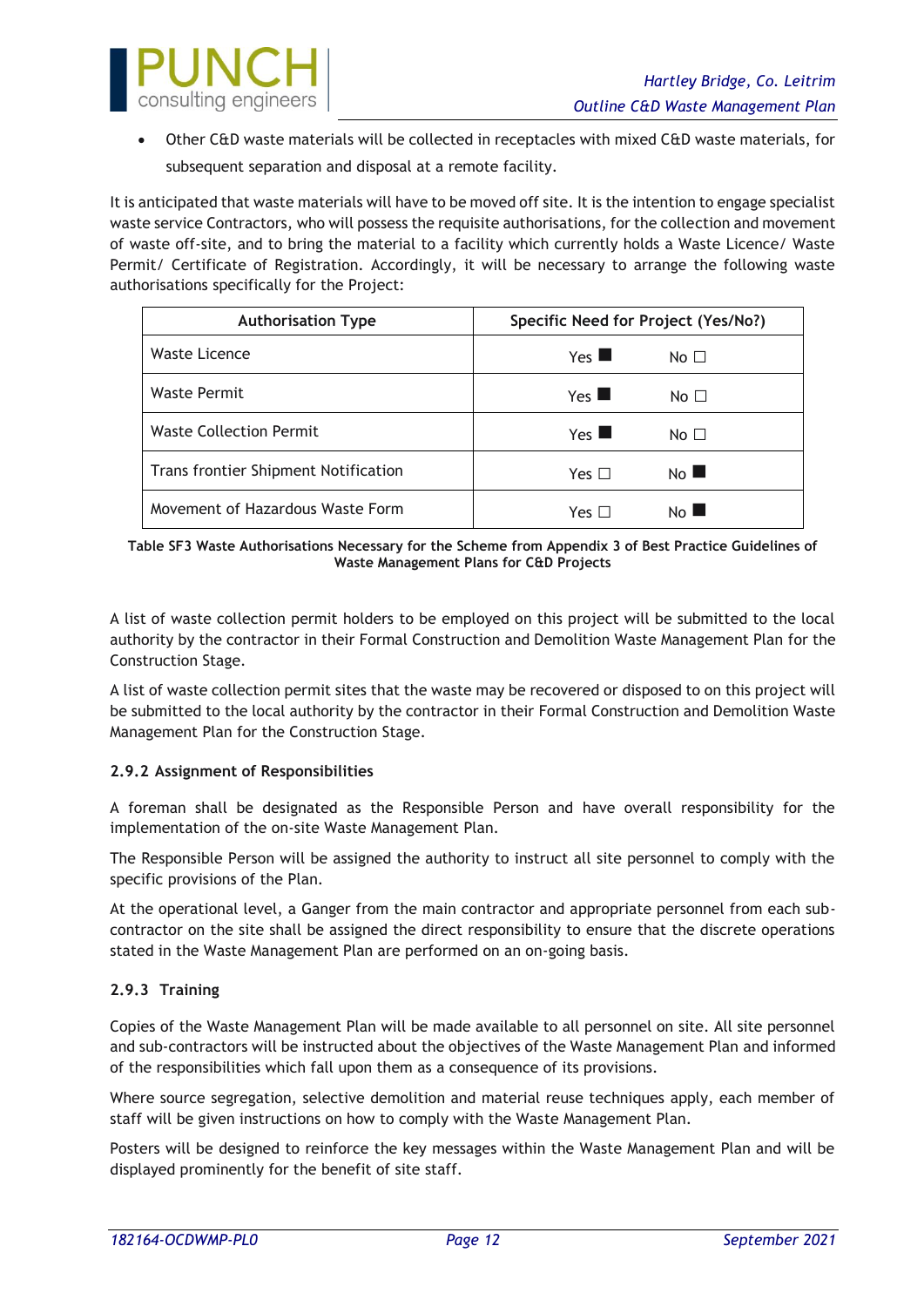

### <span id="page-13-0"></span>**2.9.4 Waste Auditing**

The C&D Waste Manager shall arrange for full details of all arisings, movements and treatment of construction and demolition waste discards to be recorded during the construction stage of the Project.

Each consignment of C&D waste taken from the site will be subject to documentation, which will conform to Table SF4 and ensure full traceability of the material to its final destination.

| <b>Detail</b>              | <b>Particulars</b>                                   |
|----------------------------|------------------------------------------------------|
| Name of Project of Origin  | e.g. Hartley Bridge Replacement                      |
| Material being Transported | e.g. Soil, Demolition Concrete, Crushed Asphalt etc. |
| Quantity of Material       | e.g. 20.50 tonnes                                    |
| Date of Material Movement  | e.g. 01/07/2021                                      |
| Name of Carrier            | e.g. Authorised Carriers Ltd.                        |
| Destination of Material    | e.g. Suitable Landfill                               |
| Proposed Use               | e.g. Use as Hardcore in Dwelling Floors              |

**Table 1 Table SF4 Details to be Included within Transportation Dockets from Appendix 3 of Best Practice Guidelines of Waste Management Plans for C&D Projects**

Details of the inputs of materials to the Construction site and the outputs of wastage arising from the Project will be investigated and recorded in a Waste Audit, which will identify the amount, nature and composition of the waste generated on the site.

The Waste Audit will examine the manner in which the waste is produced and will provide a commentary highlighting how management policies and practices may inherently contribute to the production of construction and demolition waste.

The measured waste quantities will be used to quantify the costs of management and disposal in a Waste Audit Report, which will also record lessons learned from these experiences which can be applied to future projects.

The total cost of C&D Waste management will be measured and will take account of the purchase cost of materials (including imported soil), handling costs, storage costs, transportation costs, revenue from sales, disposal costs etc. Costs will be calculated for the management of a range of C&D Waste materials, using the format shown in Table SF5.

The Table SF5 below will be completed and submitted to the Council in full following the appointment of a contractor for the works.

| Material                                     | Estimated Quantities & Costs (tonnes & Euro) |
|----------------------------------------------|----------------------------------------------|
| SOIL                                         |                                              |
| Quantity of Waste Soil(tonnes)               |                                              |
| Purchase Cost i.e. Import Costs $(\epsilon)$ |                                              |
| Materials Handling Costs $(\epsilon)$        |                                              |
| Material Storage Costs $(\epsilon)$          |                                              |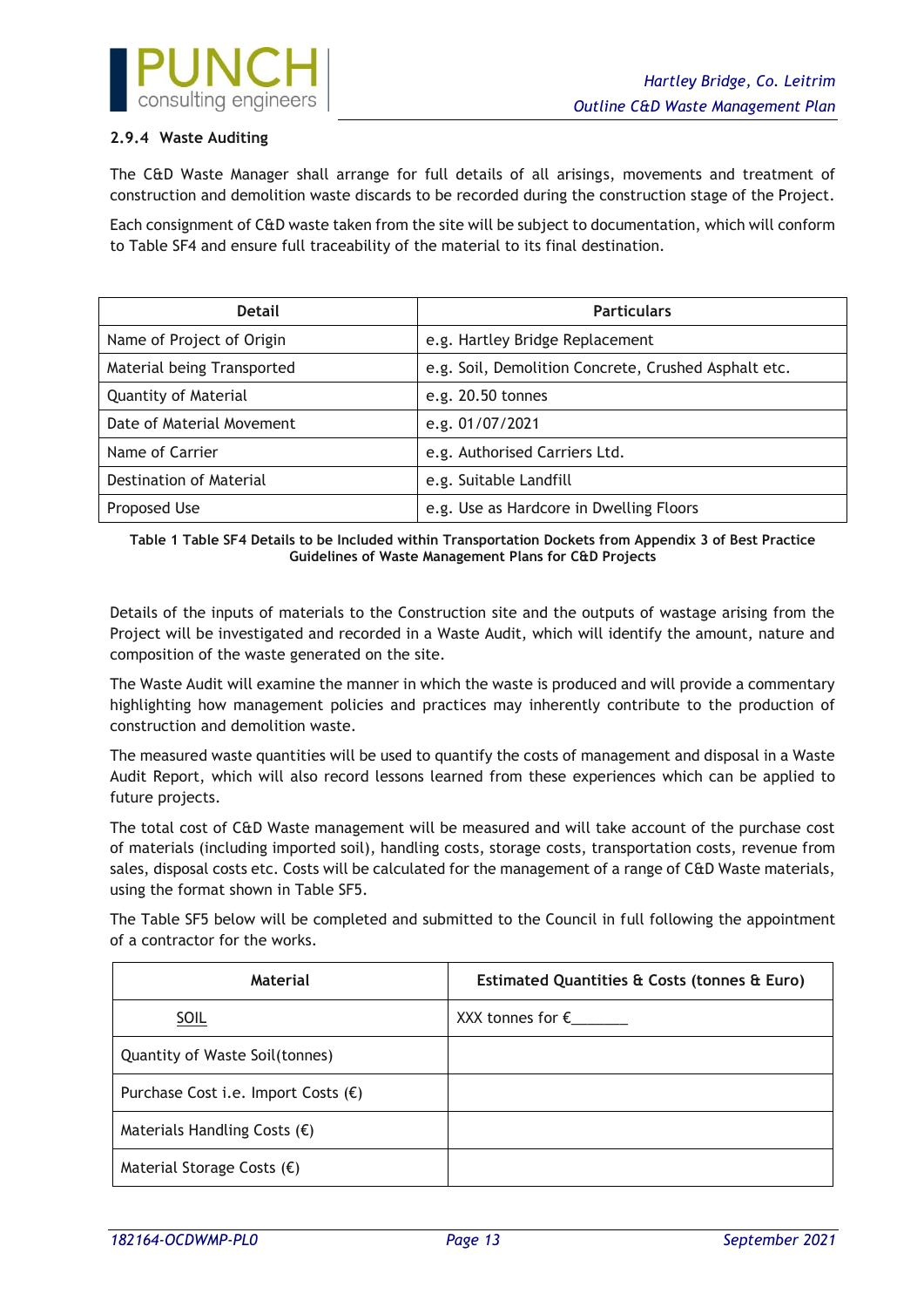

| Material Transportation Costs $(\epsilon)$     |  |
|------------------------------------------------|--|
| Revenue from Material Sales $(\epsilon)$       |  |
| Material Disposal Costs $(\epsilon)$           |  |
| Material Treatment Costs $(\epsilon)$          |  |
| Total Waste Soil Management Costs $(\epsilon)$ |  |
| Unit Waste Soil Management Costs $(\epsilon)$  |  |

**Table SF5 Standard Record Form for Costs of C & D Waste Management from Appendix 3 of Best Practice Guidelines of Waste Management Plans for C&D Projects**

Details of the quantities and types of C&D Waste arising from the Project will be forwarded to Environmental Protection Agency, local competent authority, NCDWC etc.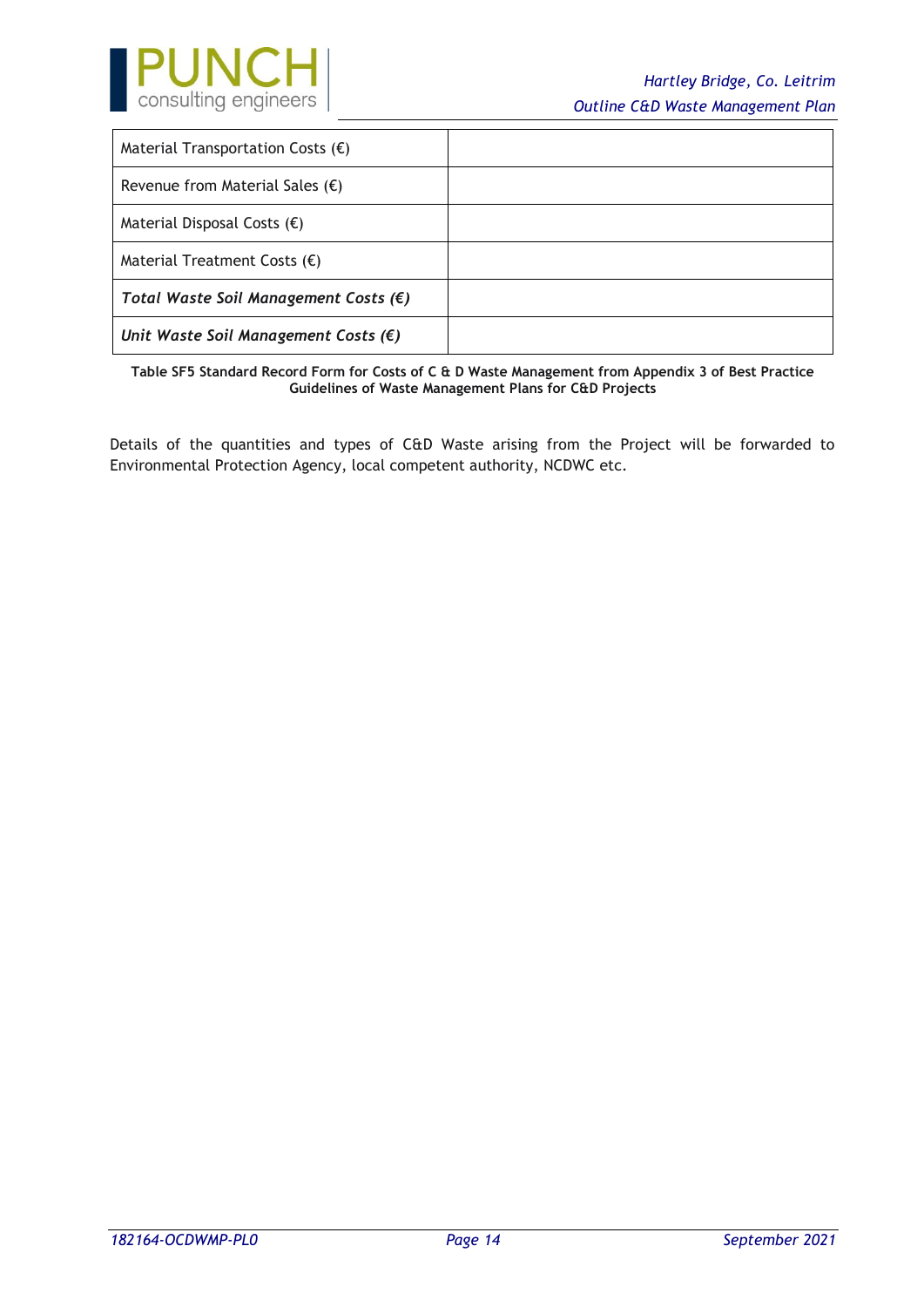

## <span id="page-15-0"></span>**3 Waste Management Legislation and Obligations**

## <span id="page-15-1"></span>**3.1 Relevant Waste Management Legislation**

This section provides details of waste related legislation relevant to the project. In accordance with cradle to grave responsibilities, the Contractor will be responsible for all waste arisings from the time the waste is generated until it reaches its final destination point. This includes its method of treatment/disposal. The Waste Management Acts 1996-201, give effect to the polluter pays principle effectively stating that the waste producer may be liable for any pollution incidents arising from the management of their waste. There is therefore an onus on the Contractor to ensure that all contractors managing waste on their behalf are legally compliant and technically competent and the waste itself is contained, handled, treated and disposed of in accordance with all relevant regulatory requirements.

A brief description of the main waste related regulatory controls relevant to the project is provided hereunder; however, the list is not exhaustive and should be reviewed and amended at regular intervals in accordance with changing legislation:

### <span id="page-15-2"></span>**3.1.1 Waste Management (Landfill Levy) Regulations 2015, S.I. No. 189/2015**

The existing levy of €75 per tonne of waste disposed is unchanged under these new Regulations.

### <span id="page-15-3"></span>**3.1.2 Waste Management (Facility Permit and Registration) (Amendment) Regulations 2015, S.I. No. 198/2015**

These regulations describe the process for obtaining a Waster Permit or Certificate of Registration, by a private operator from a local authority, or a Certificate of Registration from the Environmental Protection Agency (EPA) in respect of a local authority run waste activity which requires registration.

### <span id="page-15-4"></span>**3.1.3 Waste Management (Licensing) (Amendment) Regulations 2010, S.I. No. 350/2010**

These regulations relate to the process for obtaining a waste licence from the EPA for the operation of certain waste recovery or disposal facilities under Part V of the Waste Management Act.

### <span id="page-15-5"></span>**3.1.4 Waste Management (Collection Permit) (Amendment) Regulations 2016, S.I. No. 24/2016**

These regulations relate to the requirement to obtain a waste collection permit from the relevant local authority for the collection of waste on a commercial basis.

### <span id="page-15-6"></span>**3.1.5 Waste Management (Movement of Hazardous Waste) Regulations 1998, S.I. No. 14/1998**

These regulations control the movement of hazardous waste within Ireland requiring authorisation in the form of C1 consignment forms. The C1 form is completed by the Consignor, the Carrier and the Consignee. A three part document provides a tracking mechanism for the hazardous waste from its point of origin to its final destination.

### <span id="page-15-7"></span>**3.1.6 Waste Management (Shipments of Waste) Regulations 2007, S.I. No. 419/2007**

These regulations control the movement of waste across member states. Shipments are controlled under a TFS (Transfrontier Shipment) form, which designates the waste under the categories of Green, Amber and Red List. Dublin City Council is the designated competent authority under the regulations.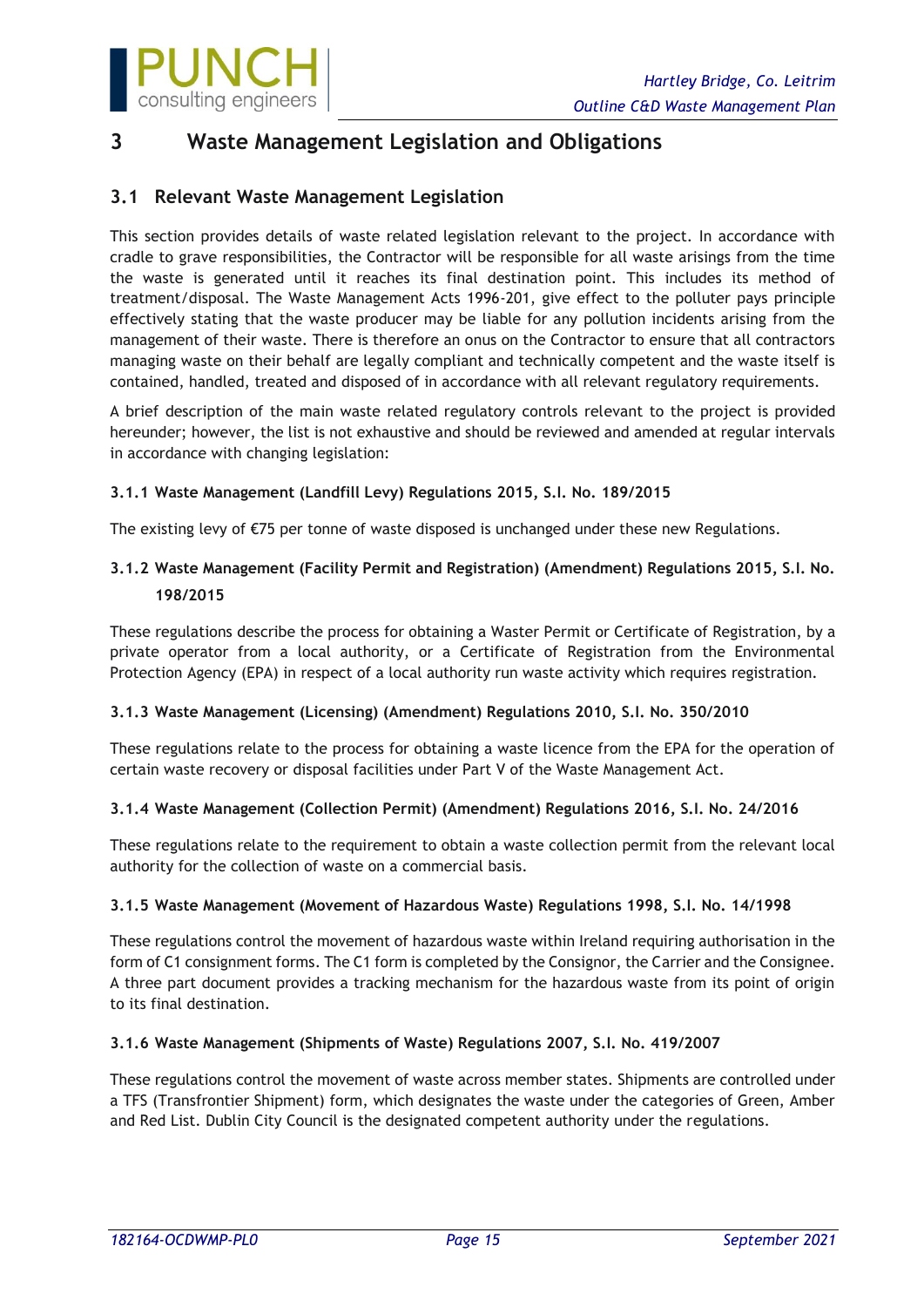

## <span id="page-16-0"></span>**3.1.7 Waste Classification, List of Waste and Determining if Waste is Hazardous or Non-Hazardous, 2015**

This document allows the generators of waste to classify the waste as hazardous or non-hazardous and in the process assigning the correct List of Waste entry. The waste classification system applies across the EU and is the basis for all national and international waste reporting obligations. Correct classification is the foundation for ensuring that collection, transportation, storage, treatment of waste is carried out in a manner that provides protection for the environment and human health and in compliance with legal requirements.

### <span id="page-16-1"></span>**3.1.8 Carriage of Dangerous Goods by Road Regulations 2015, S.I. No. 288/2015**

These regulations require drivers transporting dangerous goods to be ADR trained. In addition, a Dangerous Goods Safety Advisor (DGSA) must be appointed where activities include the carriage, or related packing, loading, filling or unloading of dangerous goods by road.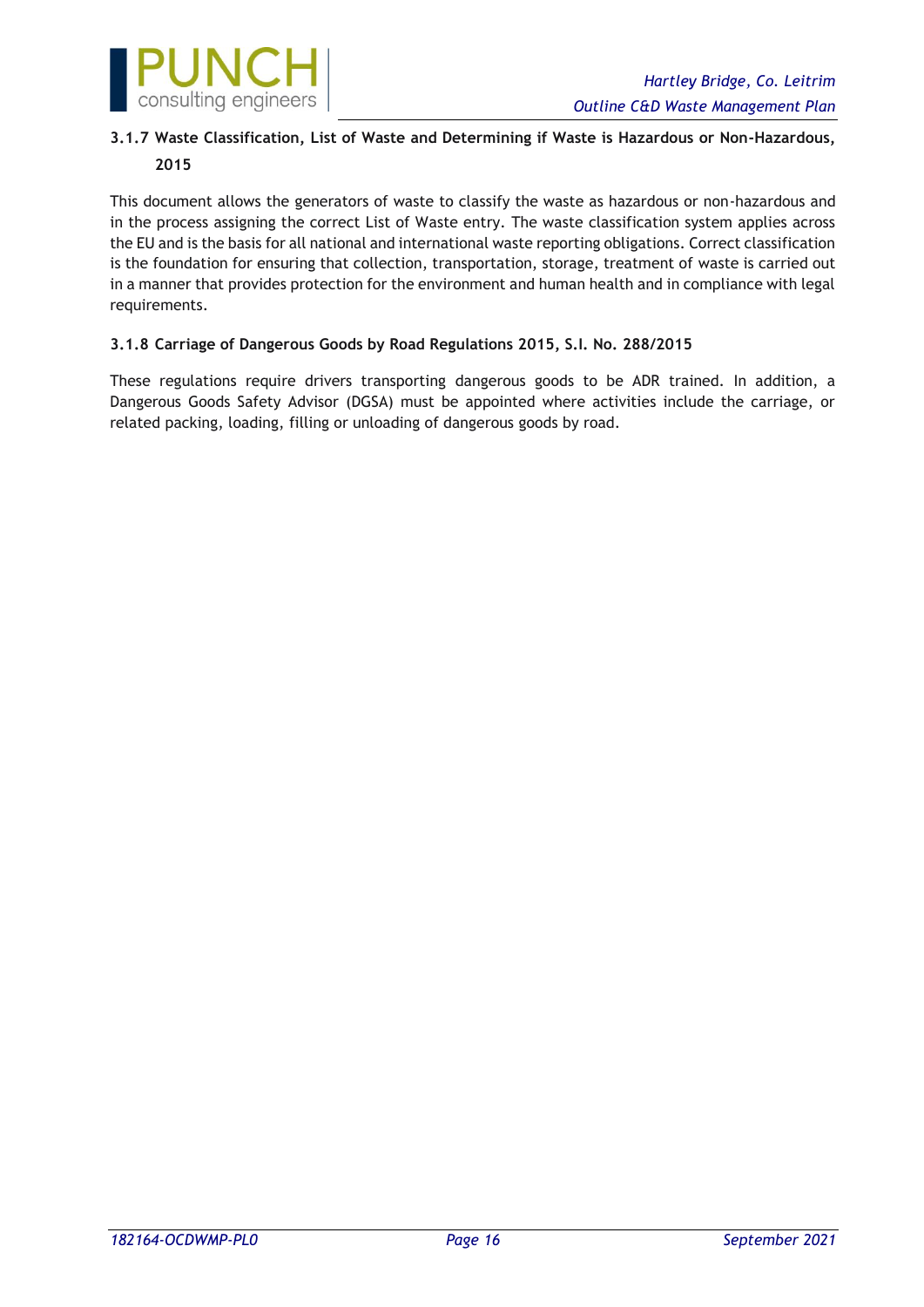

## <span id="page-17-0"></span>**4 Construction Traffic Management**

This section, relating to the Construction Traffic Management Plan (CTMP), sets out the traffic management requirements that will apply to Contractors who are engaged in the demolition and construction activities associated with the proposed Hartley Bridge replacement project. The Contractor must adopt the requirements of this Outline Construction Traffic Management Plan into his own Construction Traffic Management Plan and must agree same with Leitrim County Council and Roscommon County Council prior to commencement on site.

Please refer to the Outline Traffic Management Plan supplied separately as part of the planning submission for further details.

## <span id="page-17-1"></span>**4.1 Construction Traffic Access to the Site**

### <span id="page-17-2"></span>**4.1.1 Location and access to the site**

The site will be accessed via the L3400 from the Leitrim or Roscommon county side, depending on whether you are approaching the eastern or western banks respectively. Refer to the figures included below for illustration.



#### **Figure 4-1: L3400 Access Road**



**Figure 4-2: L3400 (Eastern Approach, i.e. Leitrim Side) © Google Maps**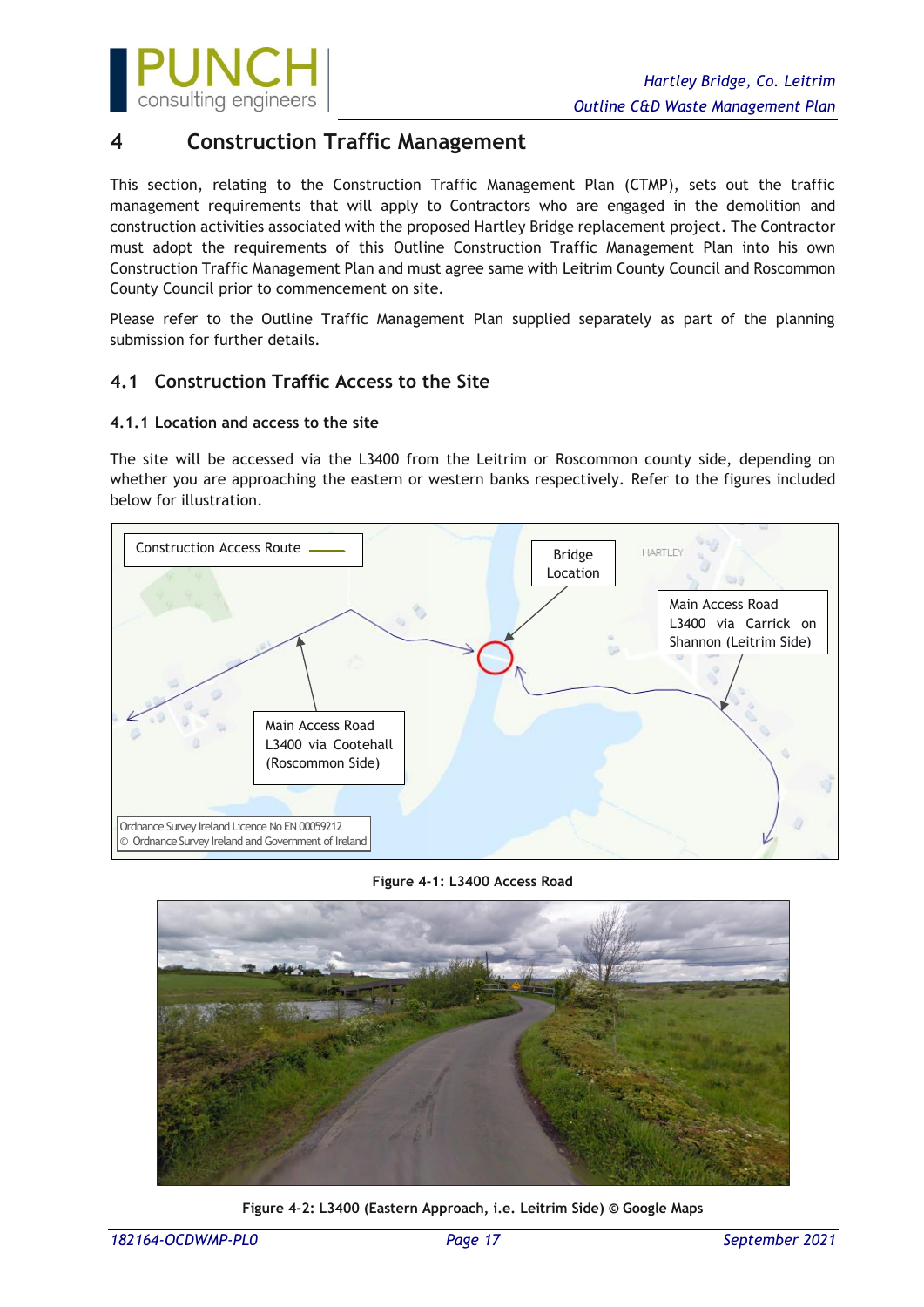

The management of construction traffic on the public road network around the development will be a critical part of the overall project and must be actively managed by the Contractor.

### <span id="page-18-0"></span>**4.1.2 Definition of Construction Traffic**

Construction traffic means the following vehicles:

- HGVs & haul trucks i.e. vehicle with 6 tyres or more as set out in the RSA publication 'Guidelines on Maximum Weights and Dimensions of Mechanically Propelled Vehicles and Trailers, Including Manoeuvrability Criteria'
- Site machinery such as excavators, tippers, bulldozers, etc.
- Concrete trucks.

Smaller vehicles used by construction workers to access the site, such as cars and vans, are not deemed to be construction traffic.

### <span id="page-18-1"></span>**4.2 Management of Construction Traffic around Hartley Bridge**

The Contractor is required to control the construction traffic in and around the proposed Hartley Bridge site, with access to the site via the L3400. The Contractor must adhere to the following:

- Communicate clearly to all construction staff and subcontractors that they are bound by these restrictions.
- Schedule site traffic in advance to ensure that these restrictions are adhered to.
- Monitor construction traffic at key points remote from the site to check compliance.
- Details of the Contractor's management plan must be submitted to Leitrim County Council and Roscommon County Council in advance of construction and included as part of the Construction Management Plan.
- Vehicle movements associated with ancillary, maintenance and other non-essential activities will be minimised during the peak traffic hours on the public road in the vicinity of the site. These are the hours of 8:00-9:00 in the morning and 17:00-18:00 in the evening.
- A special permit for moving oversized and hazardous loads will be obtained from the local authorities/ An Garda Síochána prior to any such movements.
- Daily construction programmes will be planned to minimise the number of disruptions to surrounding roads by staggering HGV movements to avoid site queues.
- It is envisaged that there will be provision for on-site parking, sufficient only to serve those directly involved with the works.
- Construction vehicles will follow the road hierarchy as much as practicable i.e. construction vehicles will be directed away from local or minor streets and roads and will be required to use designated primary national and regional routes for accessing the site.
- The Contractor will appoint a Traffic Management Coordinator who will be responsible for the coordination of all traffic safety and traffic management matters. The Traffic Management Coordinator will ensure that all traffic management requirements set-out in the CTMP are met.
- In the event that multiple contractors will be working on site, overall traffic management coordination will be required. This will include a review of the individual CTMPs prepared by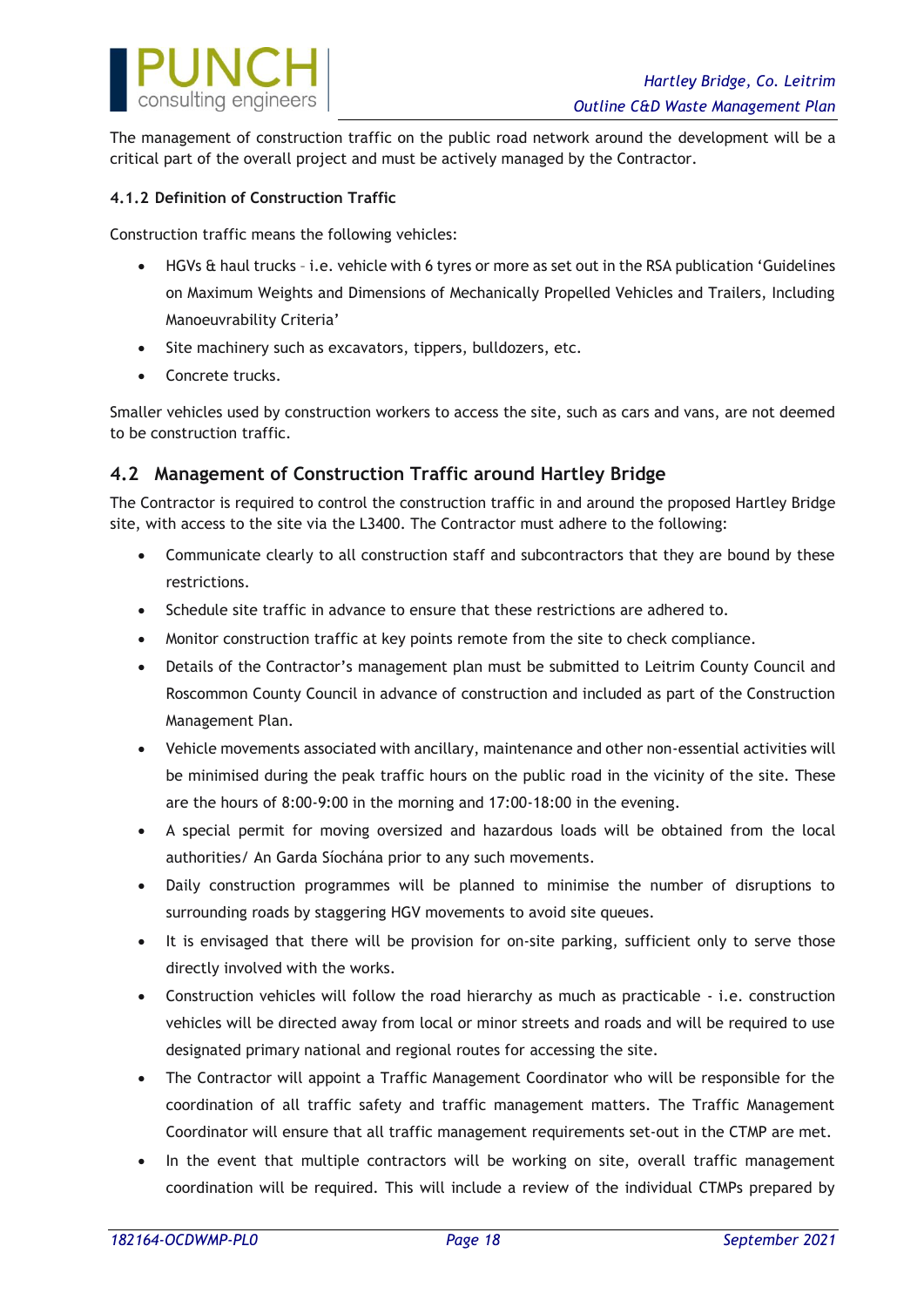

different Contractors and provision of guidance to ensure consistency between them. An overall CTMP for the entire site should be prepared and agreed with the local authorities in advance of commencement of works.

## <span id="page-19-0"></span>**4.3 Proof of Compliance with Traffic Restrictions**

The Contractor will track the transit of construction traffic in the area for the duration of the works.

The Contractor will control traffic movements using the following procedure;

- Develop a restrictions and rule adherence form that all lorry drivers and site operatives will sign.
- All traffic movements to and from site to be managed by the Contractor's transport manager in accordance with these restrictions
- Appointed person located at the site entrance to issue dockets and record all traffic entering and leaving site.
- Records to be reviewed periodically by the site manager.
- Prior to any new contractors starting, all persons must sign up to restrictions and prequalification forms.
- <span id="page-19-1"></span>• A certified Flagman must be present to coordinate the traffic entering and leaving the site.

## **4.4 Construction Traffic Access to site via the L3400**

### <span id="page-19-2"></span>**4.4.1 Traffic Management Procedures / Generation**

All deliveries will be booked into site at least one day before delivery. All drivers will contact the site gate man 15 minutes before arrival on site.

All construction traffic will arrive along the main access road (L3400) with entry to the site via the west or east river bank depending on approach via the Leitrim or Roscommon side. All deliveries will be offloaded without delay by the most appropriate method and escorted off site.

The site gate man will be responsible for ensuring that there is no conflict between pedestrians and vehicles / entering / exiting the site.

It is predicted that there will be an average of 20 personnel on site during peak construction activity. Accounting for car sharing, there could be in the order of 10 vehicles arriving and departing the site every day during peak construction activity. It is envisaged that working hours on site will be 08:00 hrs to 19:00 hrs Monday to Friday and 08:00 hrs to 16:30 hrs Saturday, therefore the peak movements in and out of the site should occur outside of the AM/PM rush hour traffic.

There is one stage this project that will generate HGV movements; bulk excavation works.

For a rigid HGV hauling material to the site, it will typically take 15 mins from when the rigid arrives at the site entrance, travels to the unloading area, empties its load and leaves the site.

The worst-case scenario is demolition works with an estimated average of 4 HGV's per hour predicted during peak site grading activity. It is envisaged that HGV movements will be undertaken outside of AM/ PM rush hour traffic.

### <span id="page-19-3"></span>**4.4.2 Traffic management – Internal Site Extents**

Contractor / subcontractor / supplier parking is not permitted on any local access routes. Vehicles must be parked within approved designated areas within the site extents. To minimise congestion, a traffic management plan will need to be developed by the Contractor to ensure that construction workers access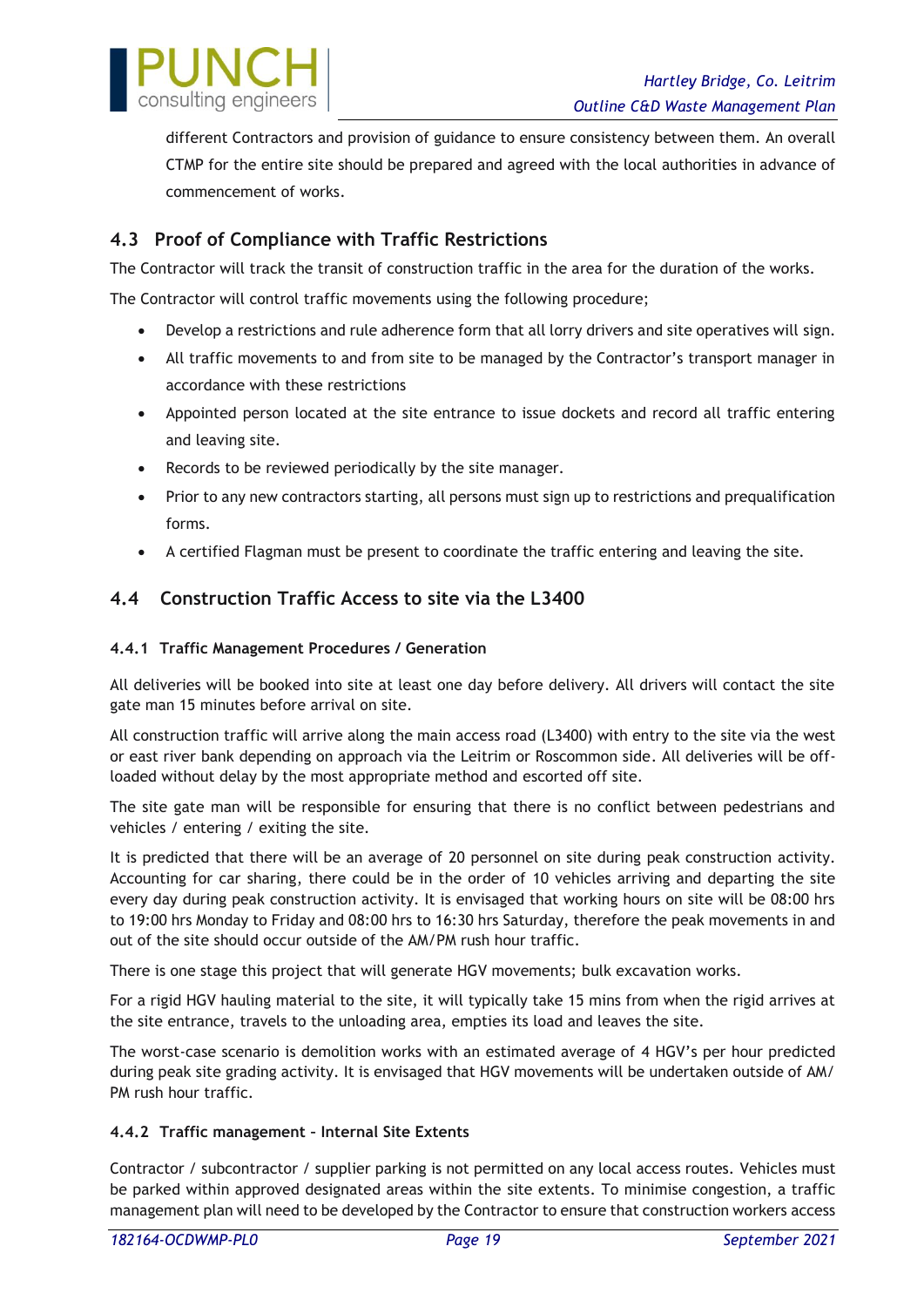

the site using alternative means of transport (i.e. public transport) to negate impacts on the local network.

No unloading or blockages of access routes, including emergency vehicle access routes. Such vehicles will be immediately requested to move to avoid impeding works.

In accordance with the CTMP, the Contractor must appoint a Traffic Management Coordinator responsible for the management of traffic management related activities on site.

The Contractor must carry out an auto-track analysis to ensure that adequate turning space is available. The auto-track must demonstrate how construction vehicles will go in and out of the site. Contractors must eliminate where possible the necessity for reversing of any construction or supply chain vehicle onsite.

Contractor is to note requirement for traffic management.

### <span id="page-20-0"></span>**4.4.3 Traffic management coordination meetings**

Monthly logistics coordination will be undertaken where the traffic management strategy, traffic management coordination (and implementation of any required temporary traffic management schemes) will be discussed and agreed.

### <span id="page-20-1"></span>**4.4.4 Construction Access Road required behaviours**

The Contractor must adhere to established traffic management measures specified in the Construction Traffic Management Plan including:

- Queuing procedures outside the site for vehicles seeking to enter the site to prevent back-up onto the local road network;
- Sign-in requirements;
- Visual PPE checks;
- Arrangements for infrequent visitors, e.g. project team, client visitors;
- Compliance to sign-in requirements, use of turnstiles and/or swipe cards; and
- Collaborate with any required security searches of vehicles entering or exiting.

All Contractors will be deemed to have inspected and examined the site and its surroundings at tender stage and to have satisfied itself as to the nature and means of access to the site.

In the event of a Contractor not being satisfied with the permitted access routes to and from the site, the Contractor is obliged to provide for all expenses and charges for temporary way-leaves and temporary truck/vehicle holding areas in connection with different access arrangements to the site. Any amendments must be to the satisfaction of Leitrim County Council and Roscommon County Council.

### <span id="page-20-2"></span>**4.4.5 Loading/Unloading locations**

Vehicles must be loaded and unloaded within the site area (i.e. access routes, site compound set-up and loading areas to be developed and agreed with the Contractor). Contractors are not permitted to carry out loading or unloading on the public roadway. This approach reduces the risk to the public, reduces congestion, and minimises disruption and risk to any passing vehicles on the highway. All deliveries and collections should be overseen and managed for the Contractor by a nominated competent person.

Contractors must consider and explain how to manage the impacts on cyclists, pedestrians, other road users, and any affected roadway infrastructure.